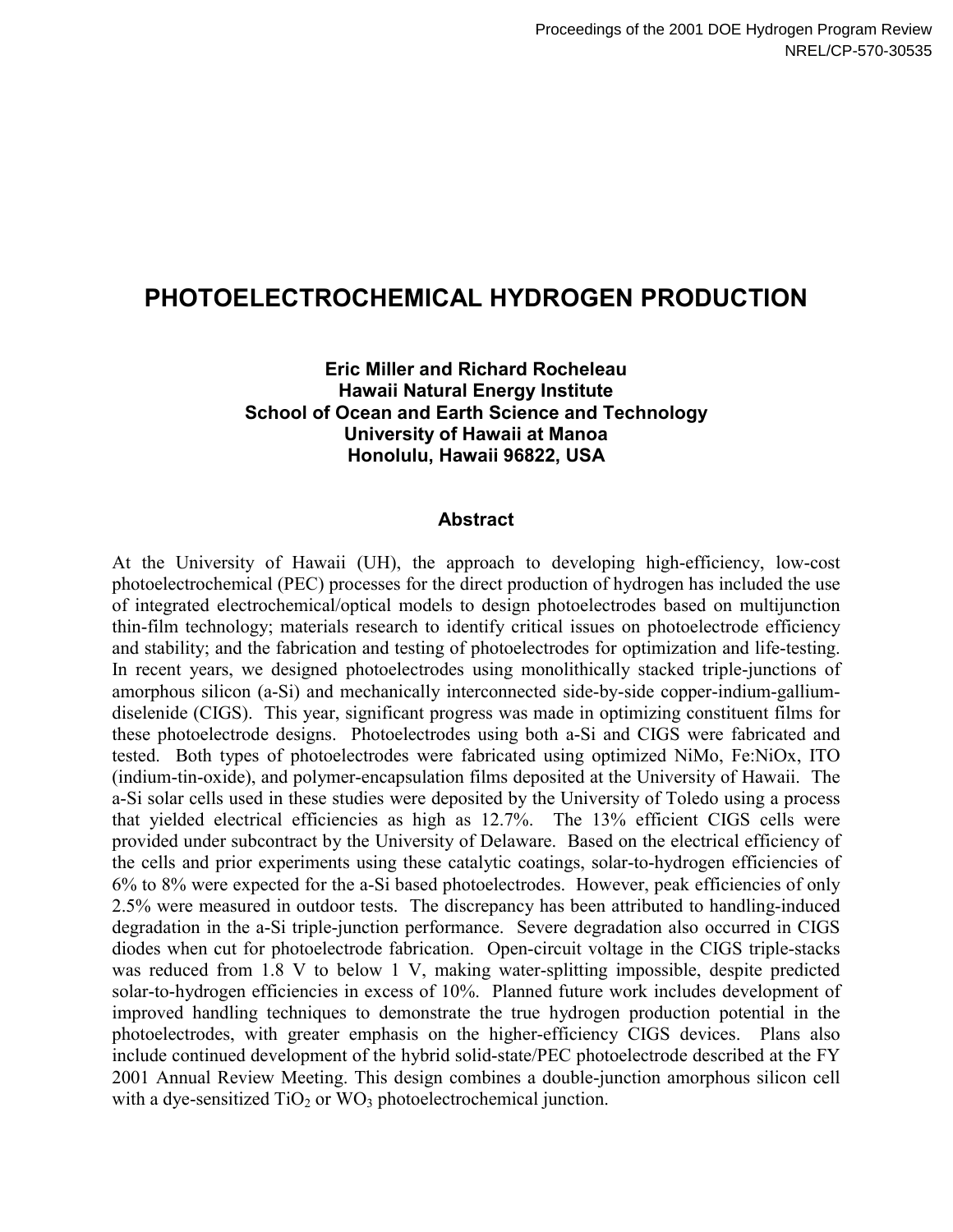#### **Introduction**

Under the sponsorship of the U.S. Department of Energy, research at the Hawaii Natural Energy Institute of the University of Hawaii has aimed at developing high-efficiency, potentially lowcost, photoelectrochemical (PEC) systems to produce hydrogen directly from water using sunlight as the energy source. The main thrust of the work has been the development of integrated multijunction photoelectrodes, comprising semiconductor, catalytic, and protective thin-films deposited on low-cost substrates (such as stainless steel), for solar hydrogen production (Rocheleau et al. 1998). In the illustration of a generic hydrogen photoelectrode shown in Figure 1, sunlight shining on photoactive regions of the electrode produces electric current to drive the hydrogen and oxygen evolution reactions (HER, OER) at opposite surfaces. Hydrogen photoelectrode operation represents a complex interaction of photovoltaic, optical, and electrochemical effects, and an important part of the UH research has been the development of integrated models combining these effects (Rocheleau and Vierthaler 1994). Figure 2 shows a schematic of the model used in the analysis of a triple-junction photoelectrode.



**Figure 1. Photoelectrochemical hydrogen production**

In order to meet DOE goals, a PEC system must be low-cost, operate at solar-to-chemical conversion efficiencies greater than 10%, and have long operating lifetimes. Numerous approaches involving a variety of semiconductors have been explored since the early 1980s, but none have successfully satisfied both the efficiency and stability criteria. The high voltage required to dissociate water and the corrosiveness of the aqueous electrolytes have been major hurdles. Based on results from numerous modeling and proof-of-concept experiments conducted at UH over the course of the PEC research, our approach has been to develop photoelectrodes incorporating multijunction thin-film photoconvertors (for high voltage) and thin-film catalyst and protective layers (for stability).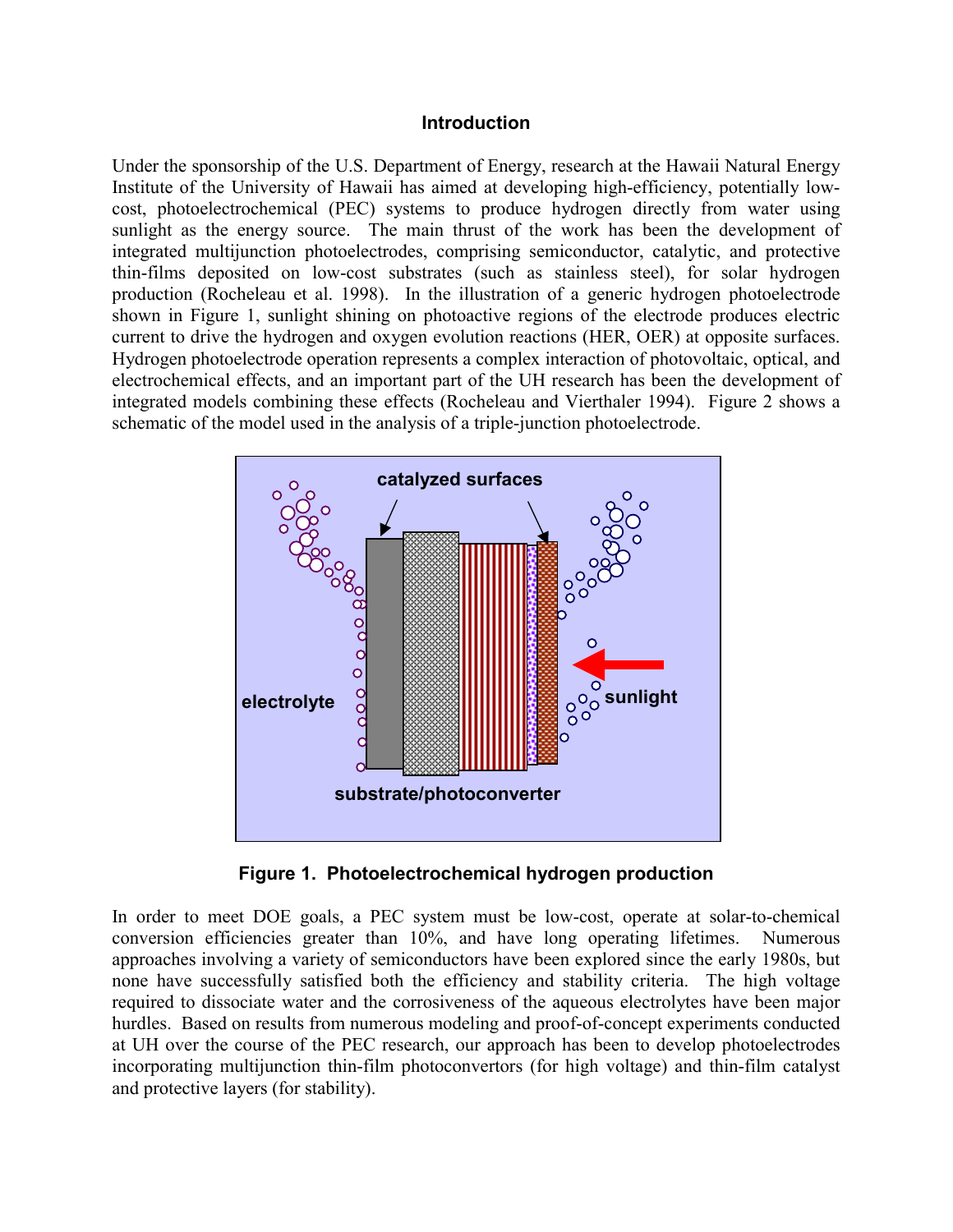

**Figure 2. Model of triple-junction photoelectrode**

Specifically, our work has provided strong evidence that direct solar-to-hydrogen conversion efficiency of up to 10% can be expected using photoelectrodes fabricated from low-cost, multijunction amorphous silicon (a-Si) (Rocheleau and Miller 1997), while conversion efficiencies approaching 15% are possible using advanced photoelectrode designs based on multijunction copper-indium-gallium-diselenide (CIGS) cells stacked in a side-by-side configuration (Miller and Rocheleau 2000). Both the a-Si and CIGS photoelectrode systems have the potential for low cost based on the very thin semiconductor layers involved and on compatibility with high-throughput manufacturing processes.

Over this past year, we have modified the basic integrated photoelectrode to allow both a-Si and CIGS structures to be used. Schematics of the most recent designs are shown in Figures 3a and 3b for a-Si and CIGS devices, respectively. Using high-efficiency a-Si triple-junction solar cells deposited by the University of Toledo, and high-efficiency CIGS/CdS cells deposited by the Institute for Energy Conversion (IEC) at the University of Delaware, we fabricated simple proofof-concept test structures for both these photoelectrode designs. Fabrication of the test structures, as described in detail in following sections, was completed at UH using the thin-film catalyst and protective layers developed through our PEC research (Miller and Rocheleau 1999; Miller and Rocheleau 2000).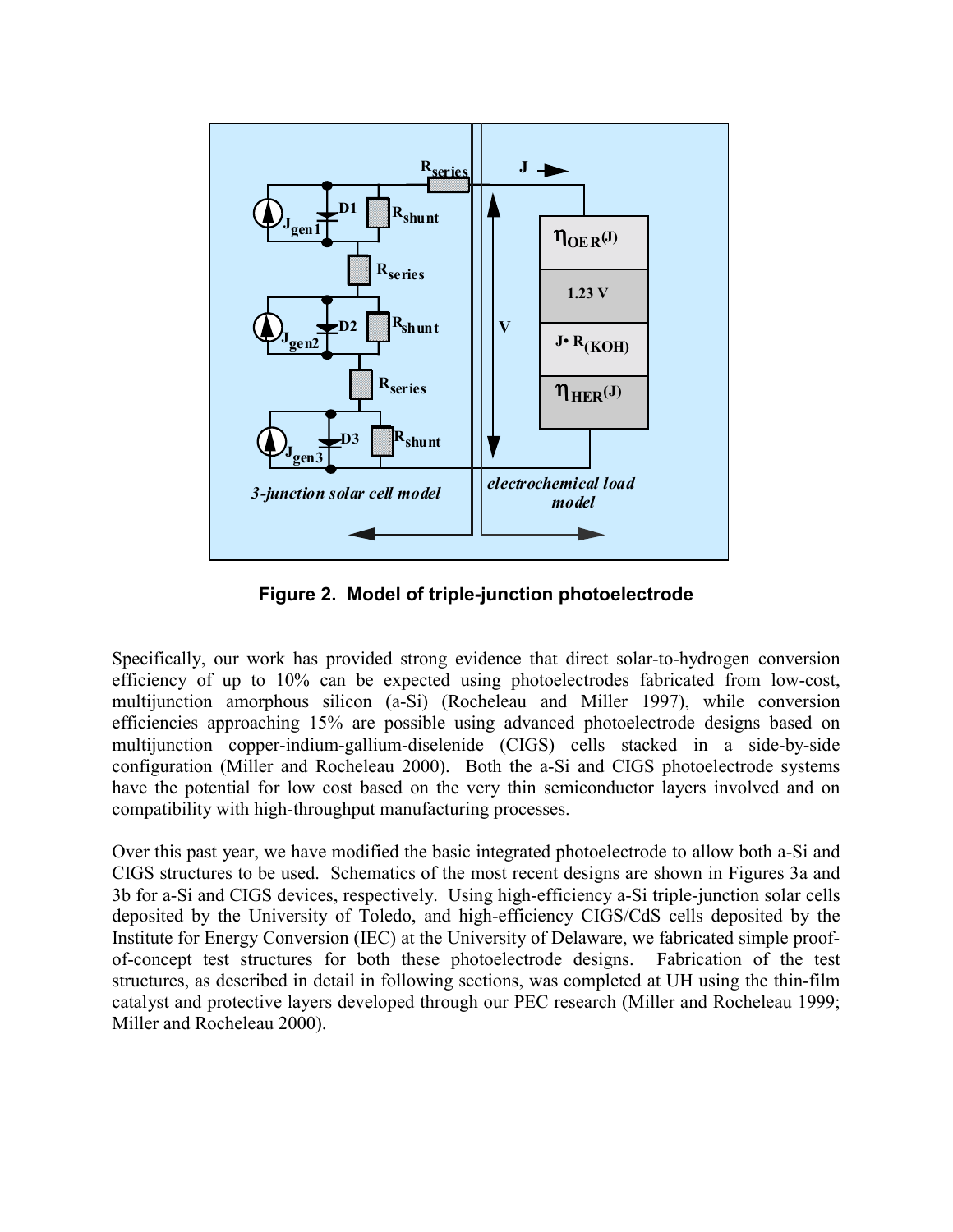



#### **Figure 3. Structure of photoelectrode test devices**

Under current funding, in addition to the proof-of-concept photoelectrode fabrications, we developed the conceptual design for a "hybrid" multijunction photoelectrode, incorporating current-matched solid-state and electrochemical photojunctions. This structure, as illustrated in Figure 4, is most easily implemented using a double-junction a-Si device deposited on stainless steel foil. In the configuration shown, the back surface of the foil substrate is treated with a thinfilm HER catalyst, and the front surface of the solid-state solar cell component is coated with a thick photoactive material, such as dye-sensitized  $TiO<sub>2</sub>$  or  $WO<sub>3</sub>$ , which replaces the top junction in the original triple-junction a-Si design.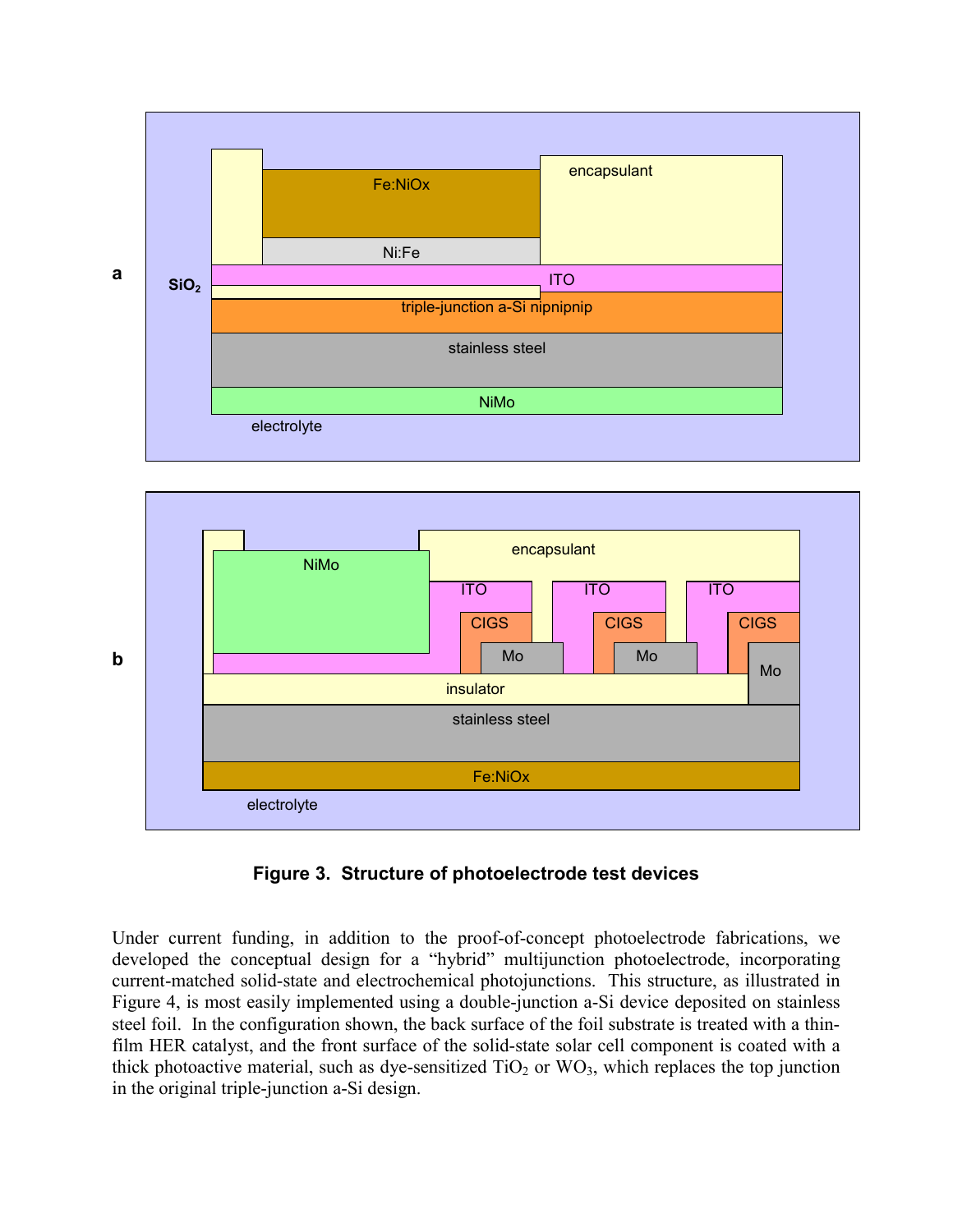

**Figure 4. Basic structure of the hybrid photoelectrode**

Potential advantages of the hybrid design include simplified fabrication, greater stability, and lower cost. In addition, elimination of lateral current collection loss and reduction of frontsurface OER overpotential loss could lead to improved photoelectrode performance. A more detailed description of this new design and its features is presented in later sections.

# **Goals and Objectives**

The ultimate goal of this research has been the development of a high-efficiency, low-cost photoelectrochemical process for the direct production of hydrogen. Over the course of our PEC development work, we have developed integrated electrochemical/optical models to identify materials and multijunction electrode designs with potential for high efficiency, and have fabricated and tested photoelectrodes engineered to maximize efficiency and stability for given material properties.

The primary goals for this past year have included:

- The development and evaluation of multijunction a-Si based photoelectrodes based on the design illustrated in Figure 3a, optimized for operation in KOH.
- The development and evaluation of mechanically interconnected, high-efficiency, CIGSbased photoelectrodes, based on the design depicted in Figure 3b.
- The design of advanced photoelectrode designs using new materials or configurations (such as the hybrid photoelectrode shown in Figure 4) to obtain enhanced stability and efficiency, and to minimize cost.

Progress in achieving these goals is described in the Progress Status section below.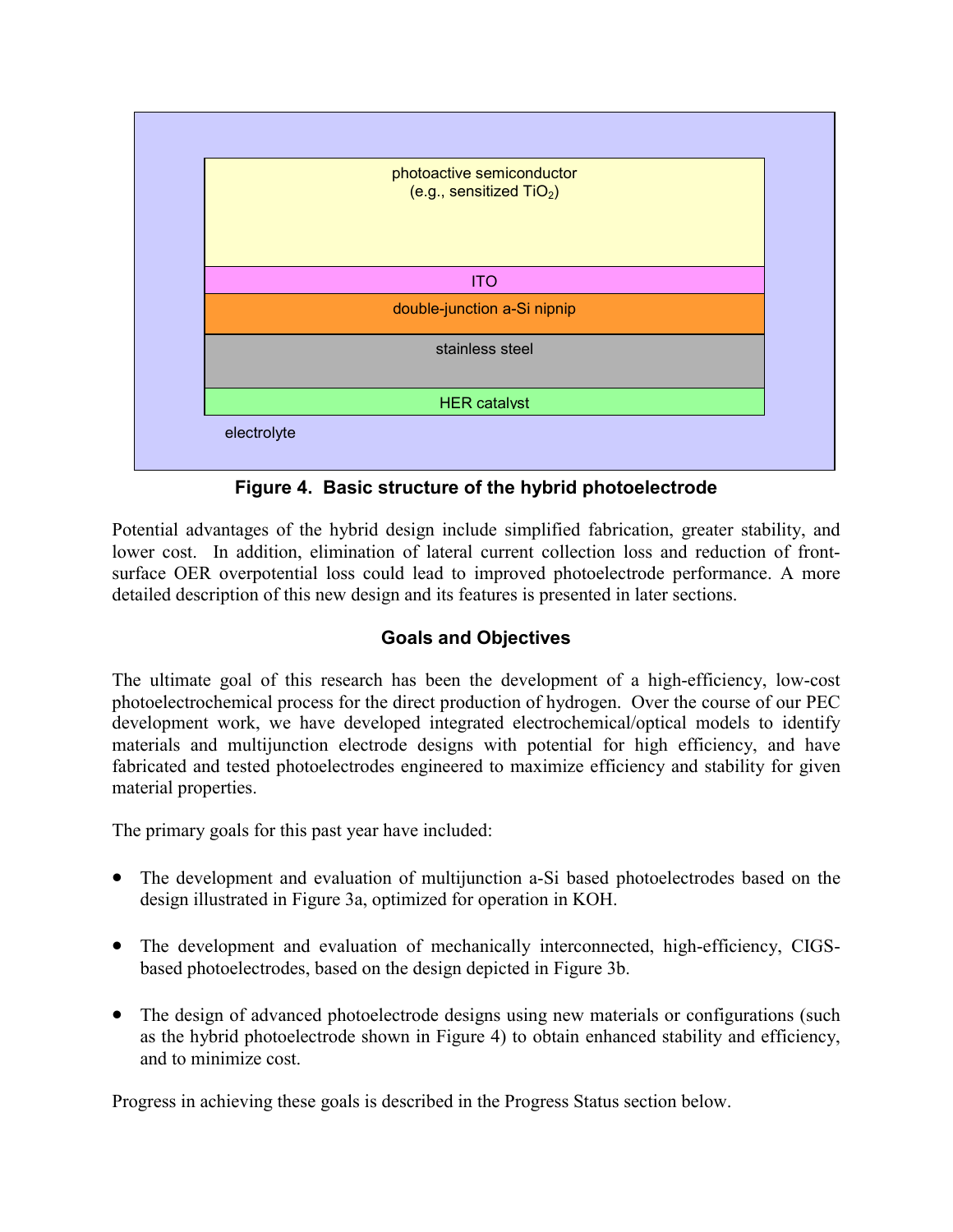## **Progress Status**

Under previous contracts at UH, the efforts focused on demonstrating the feasibility of the photoelectrochemical approach using thin-film solar cell materials. Optimizing the optoelectronic performance and chemical stability of each of the thin-film components of the photoelectrode, including semiconductor layers, the hydrogen and oxygen catalysts, and transparent contact and protective films, was a significant part of the effort. After the successful demonstration of the proof-of-concept using separated anode/cathode configurations (Rocheleau et al. 1998), the primary goal became the development of photoelectrodes configurations based on planar fabrication of thin-films onto inexpensive substrates without external interconnects. In this report, photoelectrodes without anode/cathode interconnects are referred to as "integrated photoelectrodes."

Activities during Phase I of this contract have focused on fabricating and testing proof-ofconcept photoelectrodes using both a-Si and CIGS thin-film solar cells, and the development of the conceptual design for a new hybrid configuration in which the outermost junction is a true electrochemical junction. Specific tasks have included:

- 1) Model Development: Continued upgrade of the integrated electrical/optical model for PEC analysis.
- 2) Materials Research: Continued optimization of the catalyst and protective coatings for use in the a-Si and CIGS integrated photoelectrodes.
- 3) Amorphous Silicon Photoelectrodes: Fabrication and outdoor testing of triplejunction a-Si photoelectrode structures based on the design shown in Figure 3a.
- 4) CIS/CIGS Photoelectrodes: Construction of a mechanically interconnected CIGS photoelectrode device approximating the more complex structure of Figure 3b.
- 5) Advanced Photoelectrodes: Formulation of the new hybrid design, as shown in Figure 4, with a specific implementation incorporating a-Si solid-state junctions and an outer layer of a material such as dye-sensitized  $TiO<sub>2</sub>$  or WO<sub>3</sub> to form the PEC junction.

The progress status of tasks 1 through 5 is discussed below.

#### **Integrated Model Development**

For several years, we have been developing electrical and optical models for design and optimization of hydrogen photoelectrodes. The electrical model, based on an equivalent circuit model, was developed at UH to simulate solid-state junction performance in conjunction with electrochemical loads (Rocheleau and Miller 1997). The optical model, based on the commercially available analysis package, *Essential Macleod*, is used to derive the absorption profiles in the multijunction structures of interest. To date, the electrical and optical components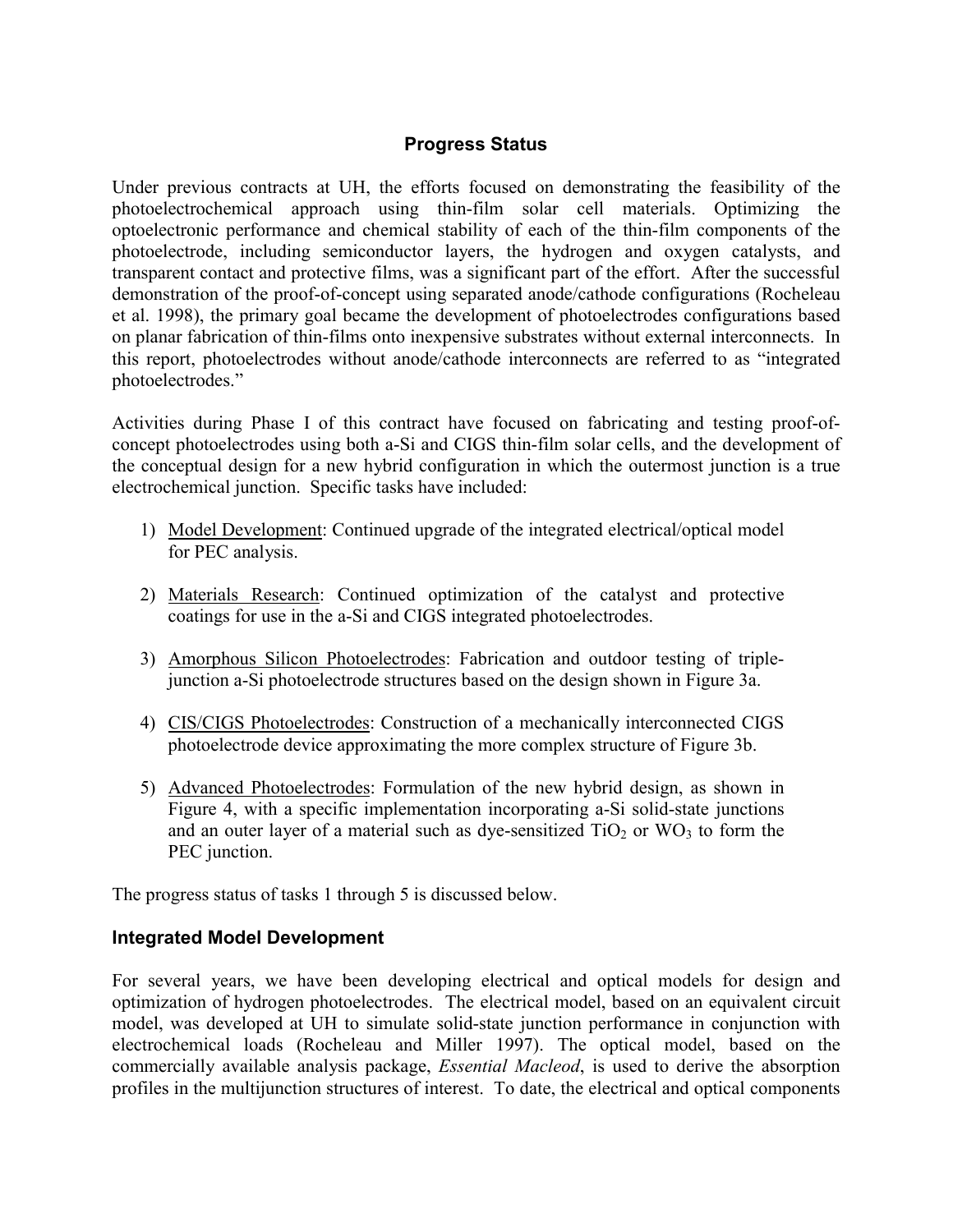are independently operational, but not fully integrated into a single user-friendly package. Integrating the models, as well as upgrading them to analyze the advanced hybrid photoelectrode design, are efforts that are currently underway.

## **Materials Research**

This year, we continued research to optimize component films necessary to the integrated photoelectrode structures under investigation. Significant progress was made in developing improved catalyst films, in the deposition of high-efficiency a-Si and CIGS cells onto metallic substrates (IEC at the University of Delaware and University of Toledo, respectively), in the optimization of indium-tin oxide (ITO) films for transparent contact layers, and in the use of a highly transparent and stable polymer adhesive as a photoelectrode encapsulant.

In recent years, we have relied on cobalt-molybdenum (CoMo) thin-films sputter-deposited from an alloy target as the HER catalyst in our photoelectrode structures. These films have demonstrated good HER activity and excellent long-term stability over a three-year continuous operation test (Rocheleau et al. 1998). One major drawback has been the difficulty obtaining hot-pressed CoMo alloy targets from the vendors. This year, we spent considerable effort investigating alternative mixed-metal films as the HER catalyst, including nickel-molybdenum (NiMo), nickel-iron (NiFe), and cobalt-nickel (CoNi). Each of these materials was sputterdeposited from alloy targets. Target compositions of 50:50 for the NiMo and CoNi, and 81:19 for the NiFe permalloy were evaluated.

Figure 5 shows voltammetry scans of the three new catalyst materials, with traces for Ni and CoMo included for reference. It is clear that all the alloy films exhibit lower hydrogen overpotentials compared to the plain nickel substrate. Of the materials tested, the NiMo films exhibited the lowest hydrogen overpotentials, slightly outperforming CoMo. Figure 6 shows SEM scans of as-deposited CoMo, NiMo, CoNi, and NiFe films taken at a magnification of 80,000x. Clear differences in the surface morphologies of the four films are evident. In comparison to the CoNi and NiFe films, CoMo and NiMo exhibit a finer grain structure, which is possibly a factor in the lower overpotentials in these materials. Based on results from these experiments, the NiMo alloy films were selected as a lower-cost replacement for CoMo in our photoelectrode designs. Long-term stability tests are in progress to further assess the applicability of these films.

In addition to the HER catalyst development, we also made further improvements to the reactively sputtered Fe:NiOx films developed at UH as an OER catalyst (Miller and Rocheleau 1997). Specifically, the effects of oxygen partial pressure in the reactive sputter gas on OER activity were explored. Figure 7 shows current-overpotential curves for three films sputtered from the same NiFe permalloy target, but with slightly different oxygen partial pressures in the argon-oxygen sputtering ambient. Film 2 (with 14% oxygen content) exhibits a clear improvement in OER activity compared to Film 1 (previous standard conditions, with 21% oxygen) and Film 3 (17.5% oxygen), indicating the existence of a local maxima for catalytic activity as a function of oxygen partial pressure in the processing environment. Further investigation of this observed effect is in progress.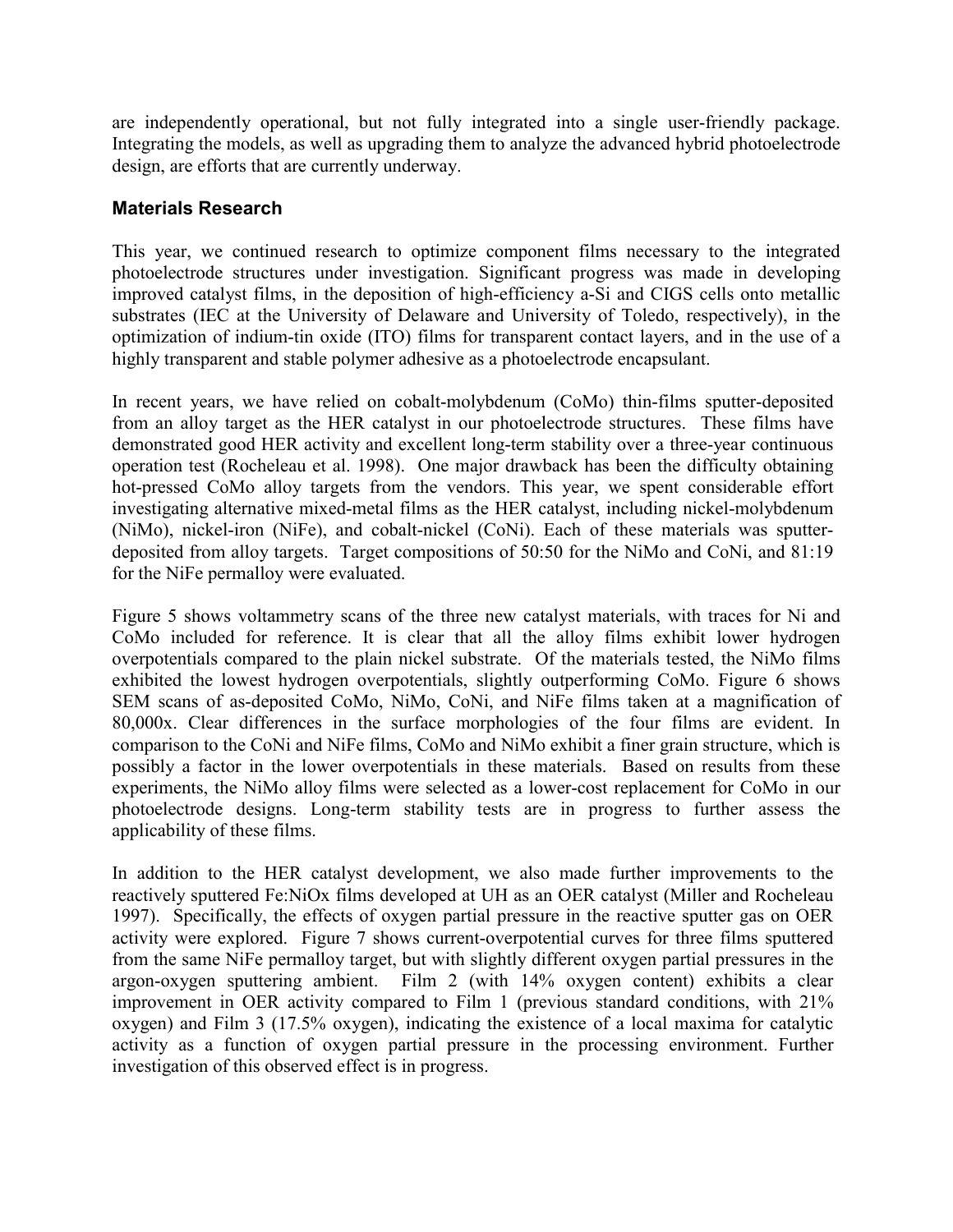





**Figure 6. Surface morphology of HER catalyst films**



**Figure 7. Comparison of Fe:NiOx catalyst film activities**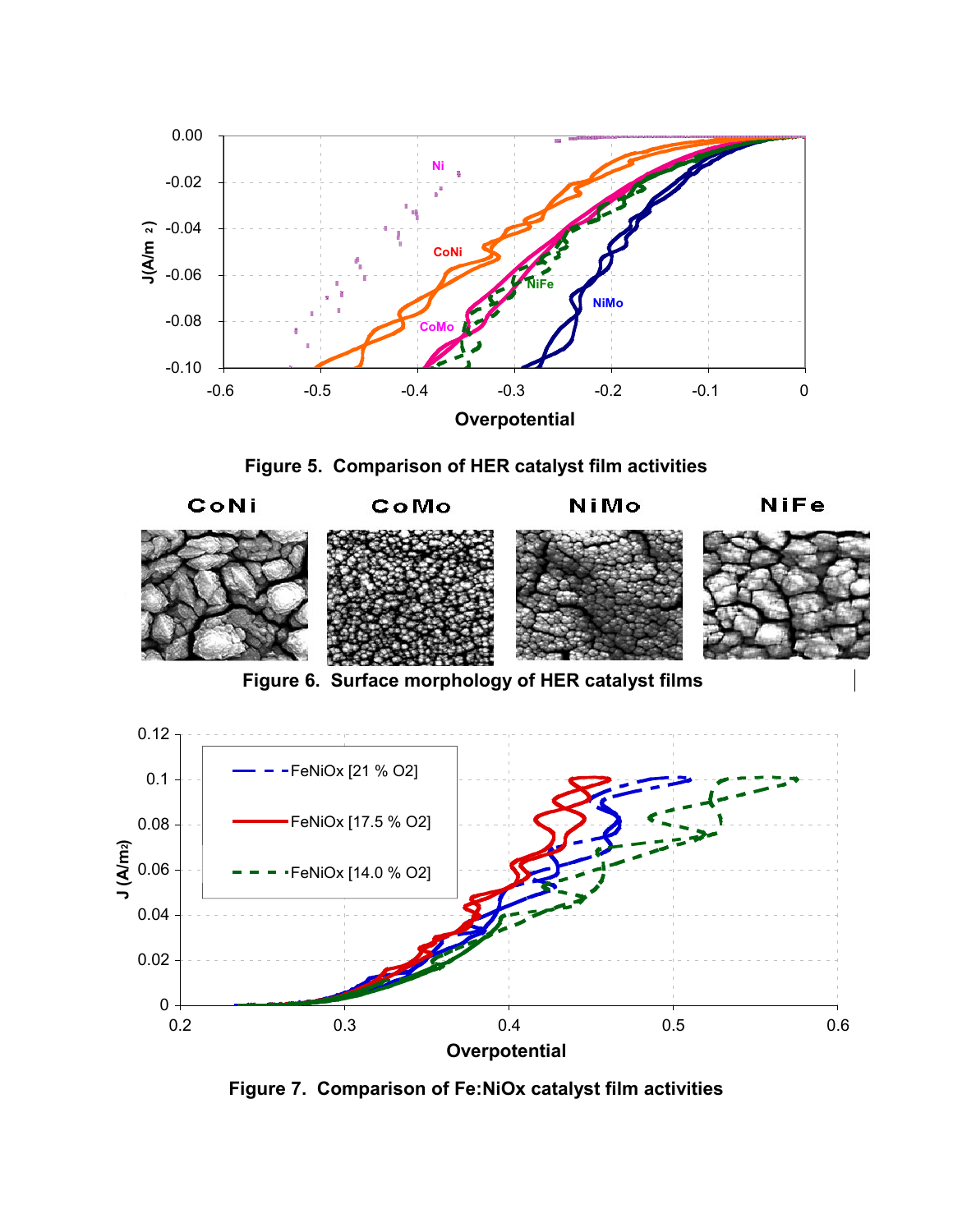Last year, we reported efforts to fabricate integrated photoelectrodes using triple-junction amorphous silicon cells. These structures used sputter-deposited ITO (top contact layer), CoMo (HER catalyst), Fe:NiOx (OER catalyst), and  $TiO<sub>2</sub>$  (encapsulant). Apparent shorting at device edges and at  $TiO<sub>2</sub>$  surfaces was observed in these devices. This year, we modified the a-Si photoelectrode design to eliminate this problem. The  $TiO<sub>2</sub>$  was replaced with a highly stable transparent polymer as the encapsulant. Other changes included improved a-Si cells, use of CoMo in place of NiMO, and improved chemical resistance of the ITO.

The high-efficiency, triple-junction, amorphous silicon solar cells used in this work have been provided by Xunming Deng of the University of Toledo. This year, Toledo researchers successfully demonstrated photovoltaic efficiencies up to 12.7% in their triple-junction cells deposited onto stainless steel (SS) foil. This is the highest efficiency to date for their laboratory (Wang et al. 2001). The quantum efficiency characterization for one of these devices is shown in Figure 8.



**Figure 8. Quantum efficiency of high-performance a-Si triple-junction**

For photoelectrode applications, the University of Toledo researchers deposited their new highefficiency cells onto stainless steel foil pre-coated on the reverse side with NiMo HER catalyst. We subsequently completed the devices with ITO, Fe:NiOx OER catalyst, and encapsulant.

Corrosion-resistant ITO films deposited under process conditions that also yielded high conductivity and transparency were reported last year (Chin 2000). These ITO films were specifically developed for photoelectrode applications. Figure 9 shows the measured percentage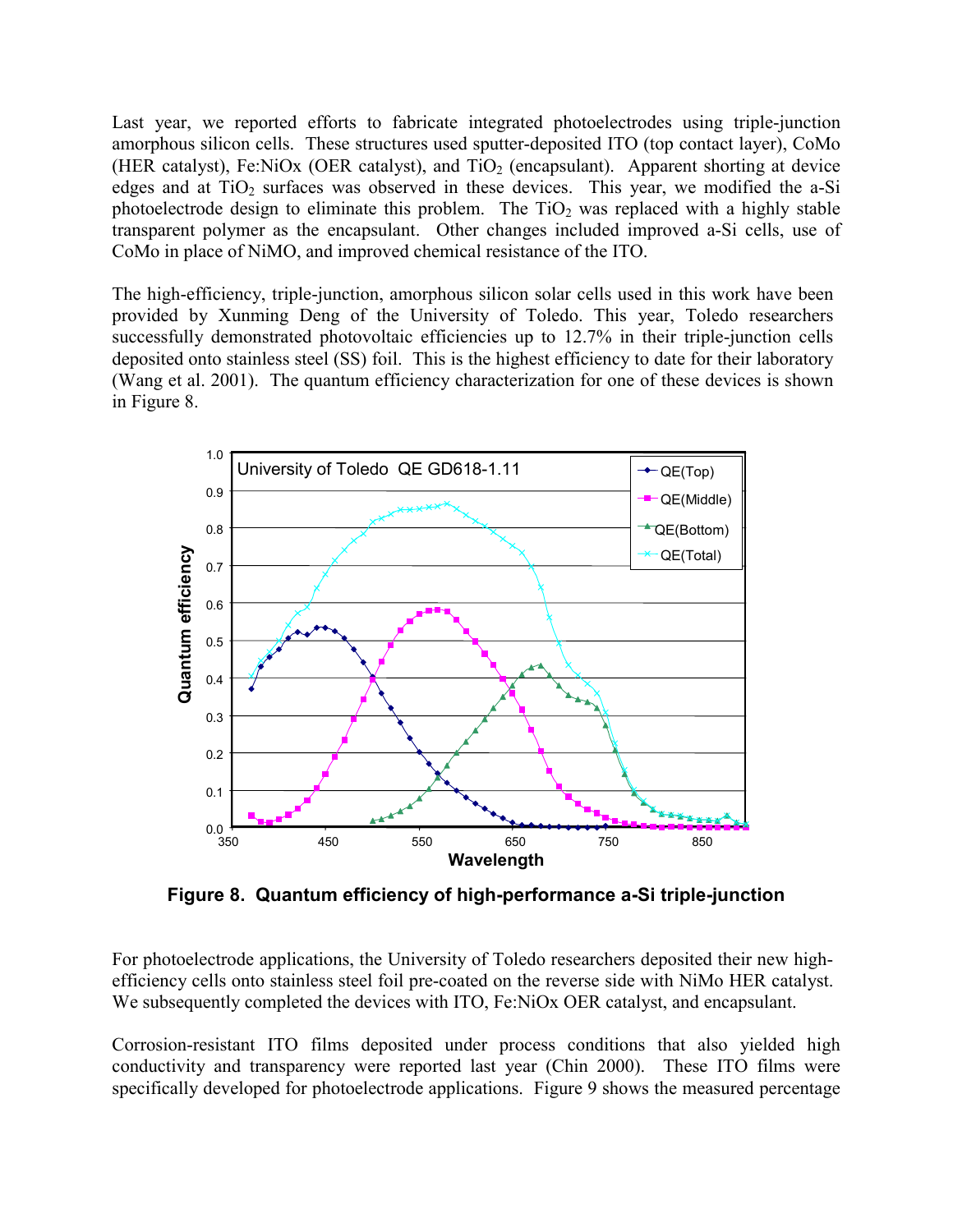weight loss of ITO films deposited under various conditions (on stainless steel 302) as a function of time immersed in 1N KOH. A substantial fraction of the film mass was removed in the samples deposited at 100°C, while little to no change was observed in the films deposited at 200°C. This past year, we completed an analytical correlation between film structure and the observed ITO film properties. Figure 10 summarizes the measured the X-ray diffraction (XRD) parameters, normalized counts per second, and grain size at primary crystal orientations, for the different deposition conditions. Of these samples, film sample 2 (deposited at 200°C and with 0.125% oxygen in the sputtering ambient) was the most resistant to corrosion, but also exhibited the best transparency and conductivity. The optimization of these three properties is wellcorrelated with enhanced film grain-size and preferred <222> orientation.



**Figure 9. Comparison of ITO film stability in 1N KOH**

Results of initial efforts to develop a chemically stable integrated photoelectrode were reported at the FY 2000 Program Review Meeting (Miller and Rocheleau 2000). These devices were fabricated using sputter-deposited  $TiO<sub>2</sub>$  as the transparent encapsulant, selected based on its reported compatibility in KOH and results from initial stability experiments. During testing, however, it was evident the  $TiO<sub>2</sub>$  surfaces were being driven to potential levels sufficient to drive oxygen evolution and other active corrosion reactions. This year, we conducted a thorough search to find a replacement for  $TiO<sub>2</sub>$  as the protective window layer. Of several materials tested, the best results were obtained using the Mater Bond polymer system EP39-2, a transparent epoxy polymer, designed specifically for potting optoelectronic devices. This material was found to have excellent optical properties, as shown in the transmission and reflectance plots in Figure 11, and good stability in KOH. In addition, the material was compatible with traditional screenprinting techniques, which could be readily applied to the planar photoelectrode structure.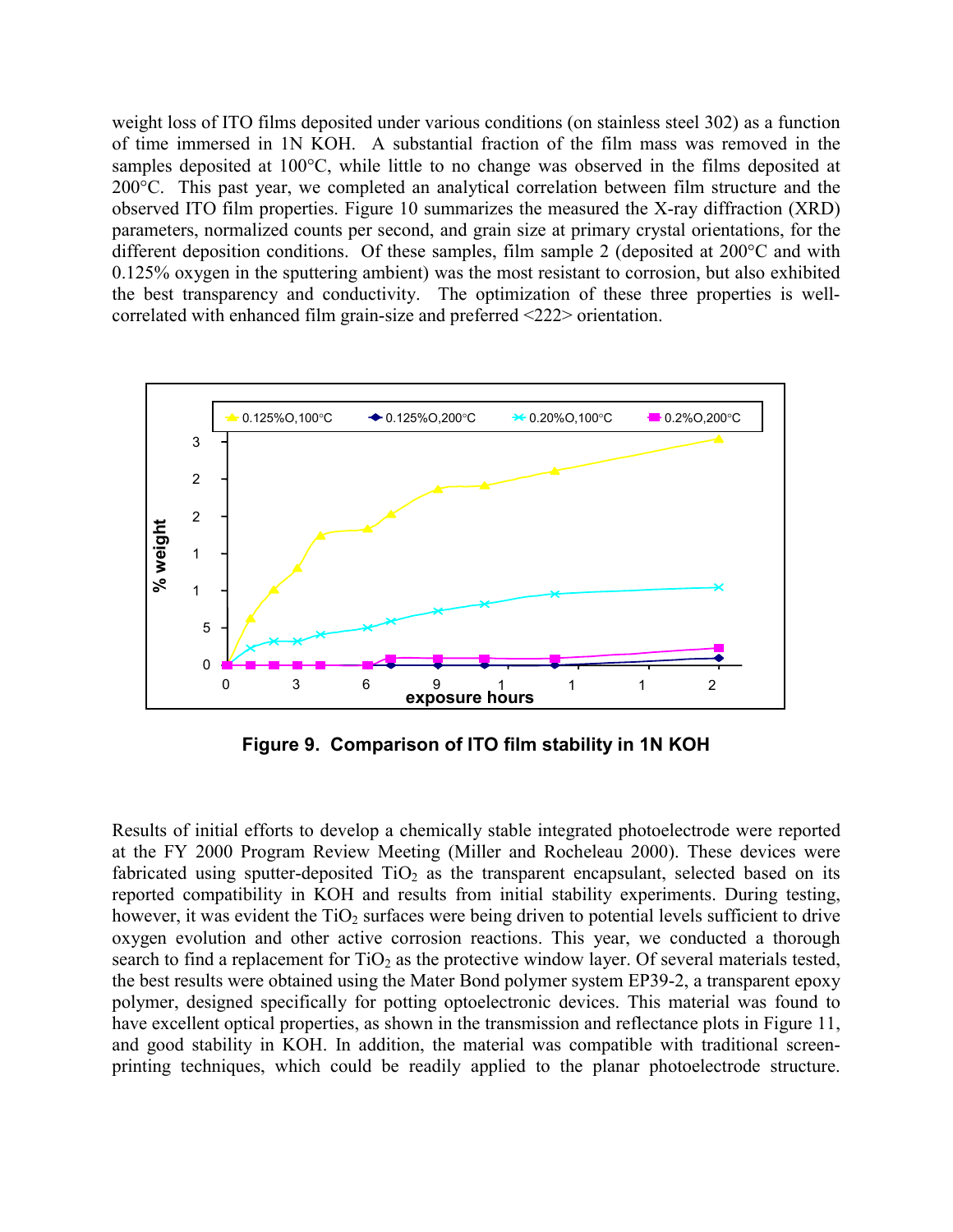

**Figure 10. Crystallography of ITO films**



**Figure 11. Optical properties of polymer encapsulation film**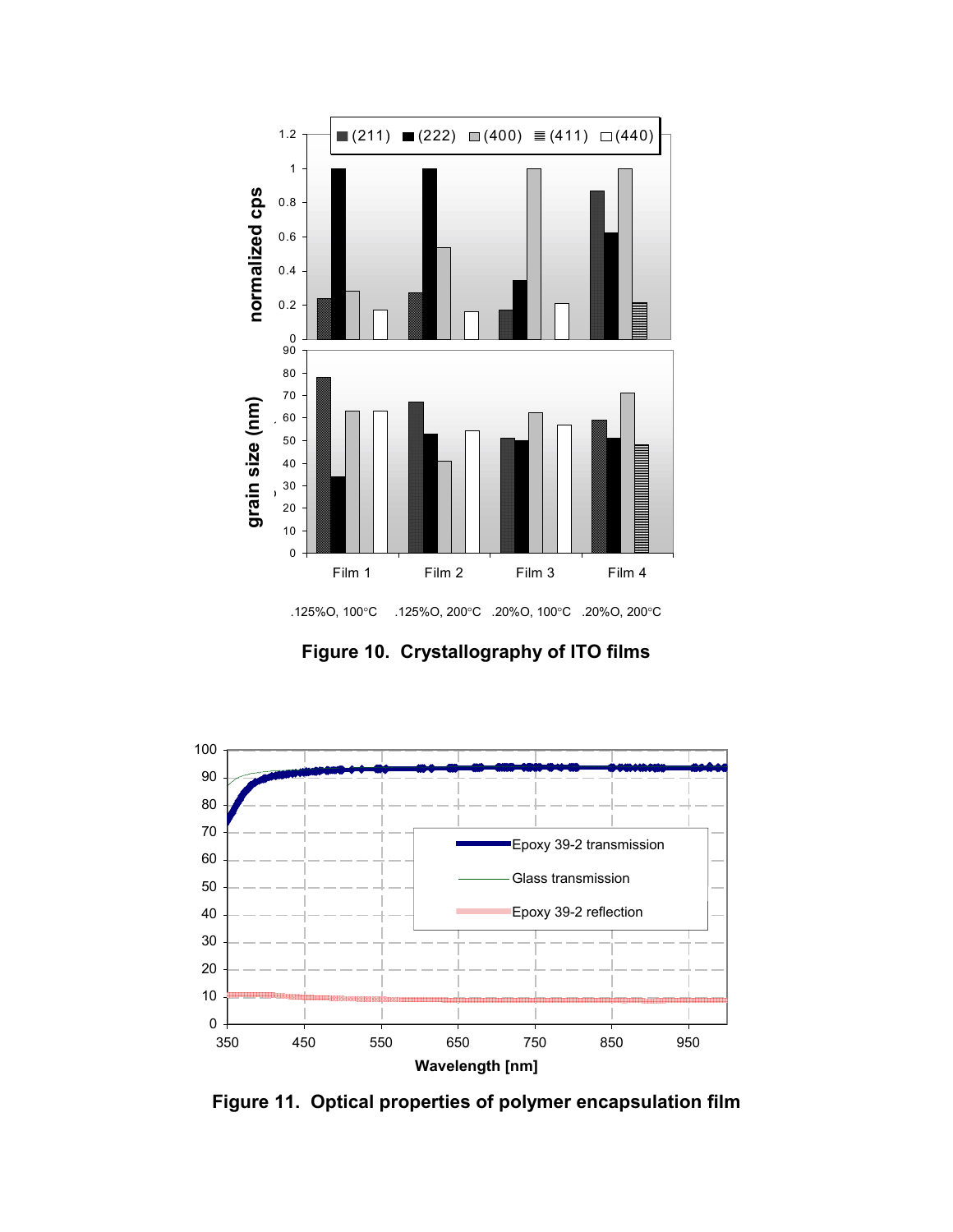## **Amorphous Silicon Photoelectrode Development**

A key milestone for this past year was the fabrication and testing of integrated amorphous silicon photoelectrodes. The a-Si photoelectrode structure was modified from last year's design to incorporate the University of Toledo's high-efficiency cells, NiMo (instead of CoMo) catalyst, and EP39-2 polymer (instead of  $TiO<sub>2</sub>$ ) encapsulant. The processing sequence for fabricating these devices, the status of a prototype reactor for photoelectrode testing, and results from preliminary testing of the fabricated photoelectrode structures are discussed below.

## *Photoelectrode Fabrication*

The triple-junction amorphous silicon photoelectrode structure shown schematically in Figure 3a was fabricated onto  $1$ " x  $1$ " stainless steel squares using the following procedure:

- 1) Sputter-deposit a NiMo film (about 1µm thick) on back of cleaned stainless steel (SS) substrate.
- 2) Deposit triple-junction a-Si nipnipnip (by PECVD at University of Toledo) on front SS surface.
- 3) Sputter-deposit a thin  $SiO<sub>2</sub>$  insulation layer (about 500Å thick) through mask over approximately half the Si area.
- 4) Sputter-deposit the ITO top contact film (about 1200Å thick) through a shadow mask over entire active area.
- 5) Sputter-deposit a NiFe/Fe:NiOx film (about 1µm thick) through mask on front in-line with the  $SiO<sub>2</sub>$  insulator.
- 6) Screen-print polymer encapsulant (about 3µm thick) over uncatalyzed portion of the active Si.

The devices were cleaned using methanol and DI (deionized) water between processing steps. In total, 36 photoelectrodes were fabricated using a-Si cells from four separate PECVD runs (nine substrates per run). Completed devices are shown in Figure 12.

#### *Small-Scale Reactor*

At the FY 2000 Program Review, we reported the design of a small-scale hydrogen photoreactor with gas collection and solar-tracking features intended for photoelectrode testing. This year, we completed the construction of the reactor, shown in Figure 13. The calibrated burettes mounted at the top of the reactor are connected to gas collection ports for hydrogen and oxygen collection. The gases are generated at opposite sides of the photoelectrodes. The reactor body is mounted onto the tripod using an equatorial-mount to facilitate solar tracking during outdoor tests.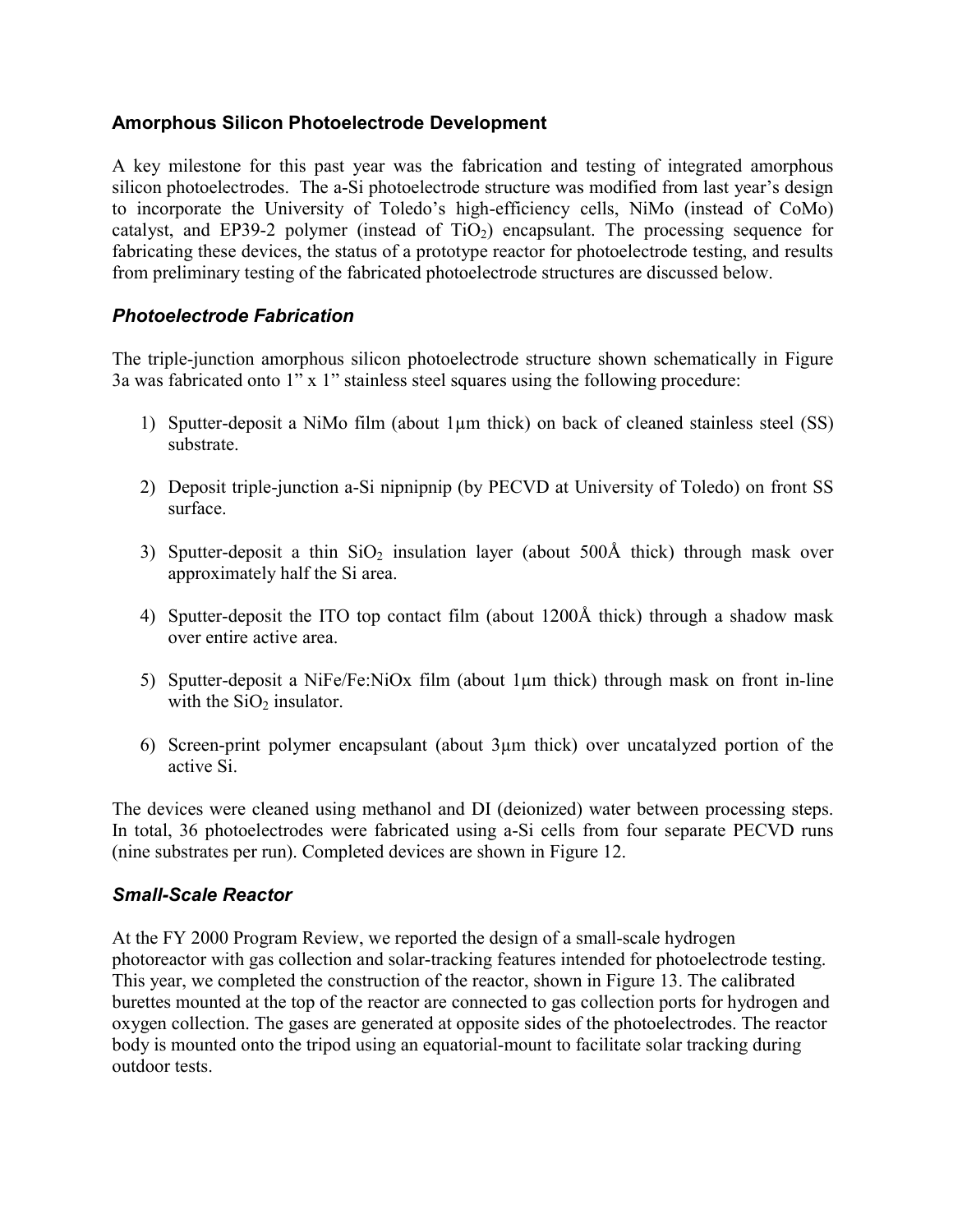

**Figure 12. Completed a-Si test photoelectrode**



**Figure 13. Hydrogen photoreactor for photoelectrode tests**

Initial testing was performed using the small-scale reactor; however, characterization of the solar-to-hydrogen efficiency using gas evolution measurements was limited by incomplete gas collection. At the relatively low rates achieved in these tests, bubbles became trapped in the narrow pathway leading to the burettes. Hydrogen efficiencies were obtained by modifying some of the fabricated photoelectrodes, as described below, to allow direct measurement of the current passing between the anode and cathode. Plans have been developed to modify the reactor to allow more efficient gas collection.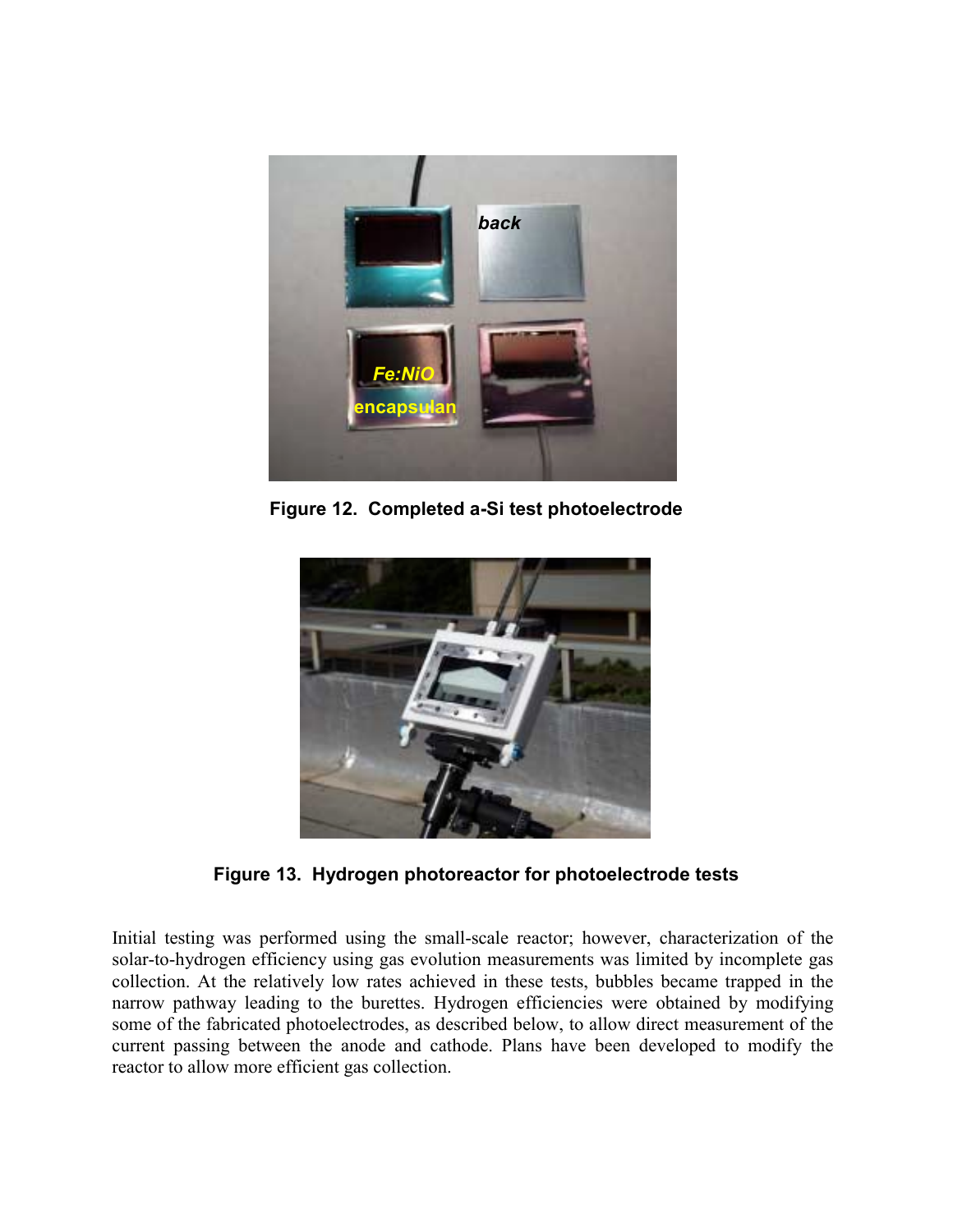## *Photoelectrode Testing*

The a-Si photoelectrodes were modified, as shown in Figure 14, by attaching electrical leads between the anode and cathode sides of the electrode. The electrical leads were attached at the back HER surface, which was then potted over with an insulating polymer layer to prevent any hydrogen evolution from the surface. This lead was then connected through an ammeter to a secondary HER electrode placed behind the photoelectrode. This allowed measurement of hydrogen photocurrent for calculation of hydrogen efficiency.



**Figure 14. Photoelectrode structure modified for efficiency measurements**

Of the 36 photoelectrodes that were fabricated, 12 were modified per Figure 14 for efficiency measurements. These 12 were tested in 1N KOH under simulated solar illumination (ELH lamps) and outdoors under sunlight. In all 12 devices, gas bubbles were observed evolving from the catalyst surfaces. Figure 15 is a photograph of one of the photoelectrodes under test. Unfortunately, significant shortcomings in both efficiency and stability were observed over the course of these tests.

The triple-junction a-Si cells fabricated at the University of Toledo exhibited as-deposited photovoltaic efficiencies up to 12.7% and open-circuit voltages up to 2.3 V. Based on these parameters, our models indicated solar-to-hydrogen efficiencies ranging from 6% to 8% were expected. The loss from the electrical efficiency and range is based on lost area and estimated ranges for optical, electrical, and electrochemical losses. However, only 3 of the 12 devices tested under outdoor conditions demonstrated hydrogen efficiencies exceeding 1%, and the highest observed efficiency was 2.5%. This disappointing result was later traced to degradation in the solar cell performance as a result of the processing steps used in photoelectrode fabrication.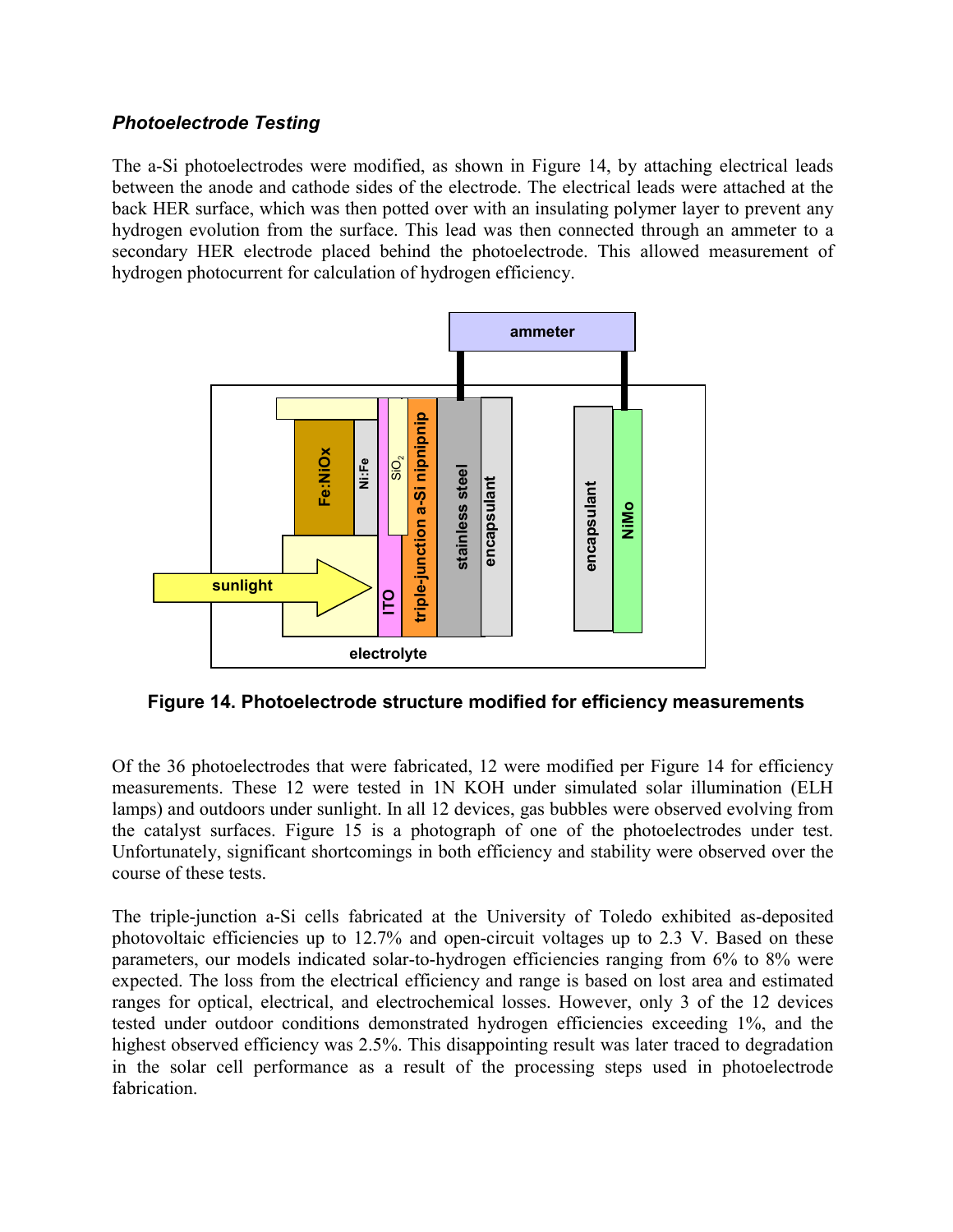**close-up of photoelectrode**



**Figure 15. Gas evolution at a-Si photoelectrode surface**

When the photoelectrodes were tested as solar cells in air, the open-circuit voltage in all devices was found to have degraded to less than 1.5 V (from initial values around 2.2 V to 2.3 V). In a few cases, voltages as low as 0.3 V were measured. This level of degradation in the photovoltaic performance provided sufficient explanation for the low solar-to-hydrogen efficiencies. After in-depth discussions with the University of Toledo, we concluded that the triple-junction cells were being damaged over the course of fabricating them into photoelectrodes, despite the fact that standard planar fabrication techniques were being employed. Our experiments in previous years to modify solar cells into photoelectrodes did not result in such severe solar cell degradation. There is evidence that the processing procedures used to produce the high-efficiency 12.7% solar cells also result in devices that were more susceptible to handling damage. The tradeoff between efficiency and yield is not uncommon in solid-state device research. It was agreed that near-term follow-up work to fabricate hydrogen photoelectrodes from a-Si cells should utilize more established triple-junction recipes giving slightly lower PV efficiencies (10-11%) but higher yield.

In addition to the lower than expected efficiencies, an unanticipated mode of instability was observed in some of the photoelectrodes during testing. In half of the modified photoelectrodes tested in KOH under outdoor conditions, the OER catalyst layer on the front surface separated from the underlying layers after approximately 30 minutes of operation. Although the catalyst films did not appear to have dissolved or be completely removed, the appearance of "wrinkles" in the OER catalyst film surfaces and a corresponding drop in performance made it clear that they were no longer effectively connected with the rest of the device. This effect did not appear in the remaining 6 test devices, even after 4 hours of testing.

Film separation in planar devices is often an indication of adherence problems due to inadequate surface preparation prior to deposition. The separation effect was not observed in the long-term stability tests in KOH of the Fe:NiOx catalyst material deposited on nickel foil (Rocheleau et al. 1998). The nickel foil substrates, however, were thoroughly cleaned and etched in HCl before deposition of the oxide film, whereas only methanol/DI water rinses were used between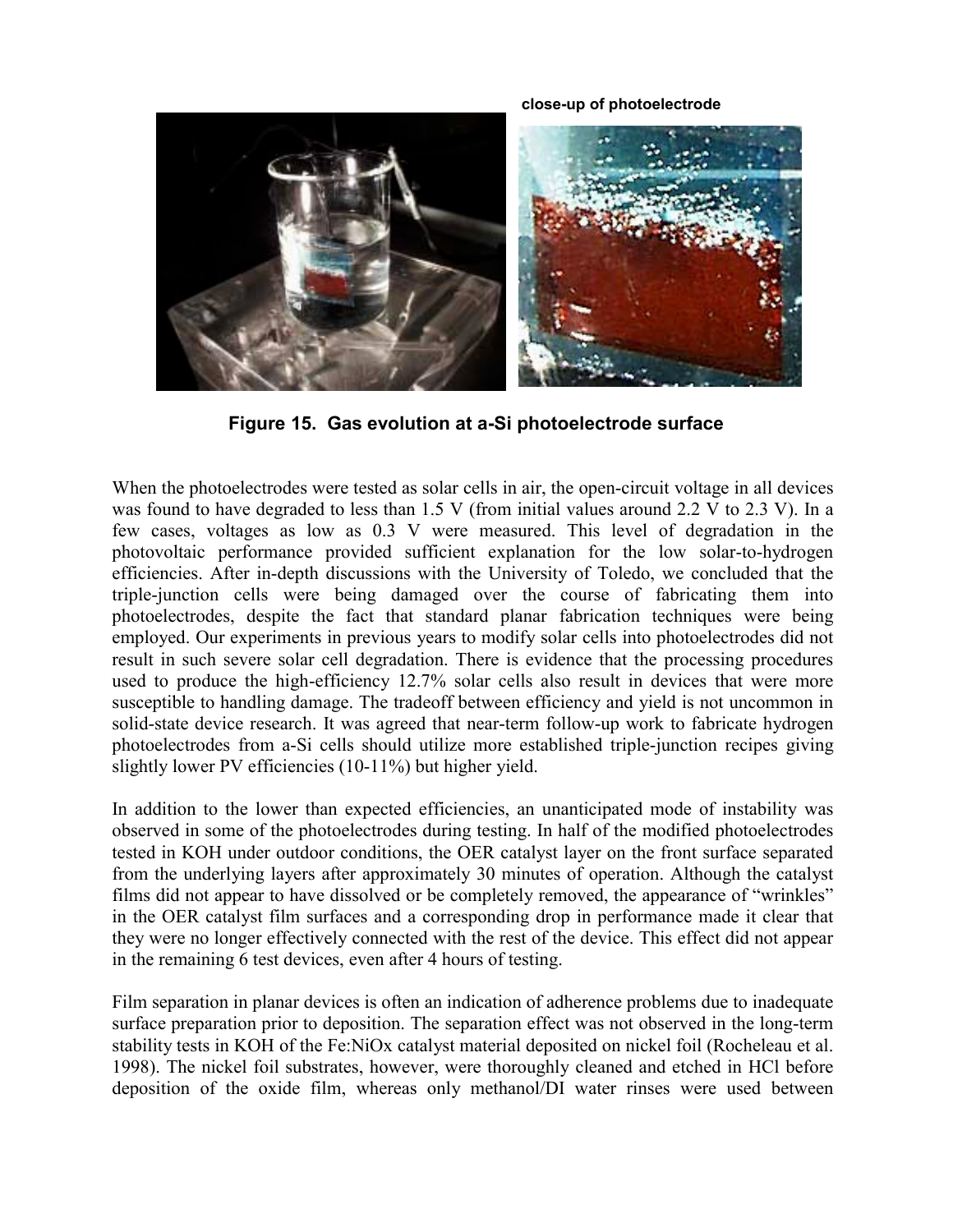layering steps in the photoelectrodes. The acid etch was not included to avoid damaging underlying photoelectrode component layers. Clearly, an improved method of surface preparation for the Fe:NiOx sputtering step needs to be devised to eliminate the film adhesion problem. One effective approach that has been employed with success in other labs (Inal 1997), but would require some hardware modifications to our sputtering system at UH, involves sputter-etching the surface in a low-vacuum argon ambient immediately prior to film deposition.

## **CIS/CIGS Photoelectrode Development**

Another key milestone for this year was completion of our preliminary investigation of CIGS photoelectrodes, including corrosion testing of CIS/CIGS materials, and fabrication of a mechanically interconnected test structure simulating the side-by-side series connected configuration. Results in these areas are discussed below.

# *Corrosion Tests*

The basic structure of a CIS or CIGS photoelectrode in the side-by-side series connected configuration was shown in Figure 3b. Although the CIS or CIGS material in this arrangement is completely encapsulated and has no direct contact with the electrolyte, long life in a commercial unit is expected to be enhanced by corrosion resistance in all constituent films. Preliminary testing of CIS films deposited on molybdenum foil indicated reasonably good corrosion resistance in KOH electrolyte. Figure 16 shows SEM images of the CIS surface taken before and after 48 hours of immersion in 1N KOH. Although sparsely scattered vacancies appear in the film grain structure after KOH exposure, the basic surface morphology remains unchanged.



**Figure 16. SEM images of CIS films before and after 48-hour KOH exposure**

Completed CIGS diodes deposited on molybdenum-coated glass substrates were fabricated by the Institute for Energy Conversion (IEC) at the University of Delaware for evaluation in our photoelectrode development program. Attempts to evaluate the stability of these devices in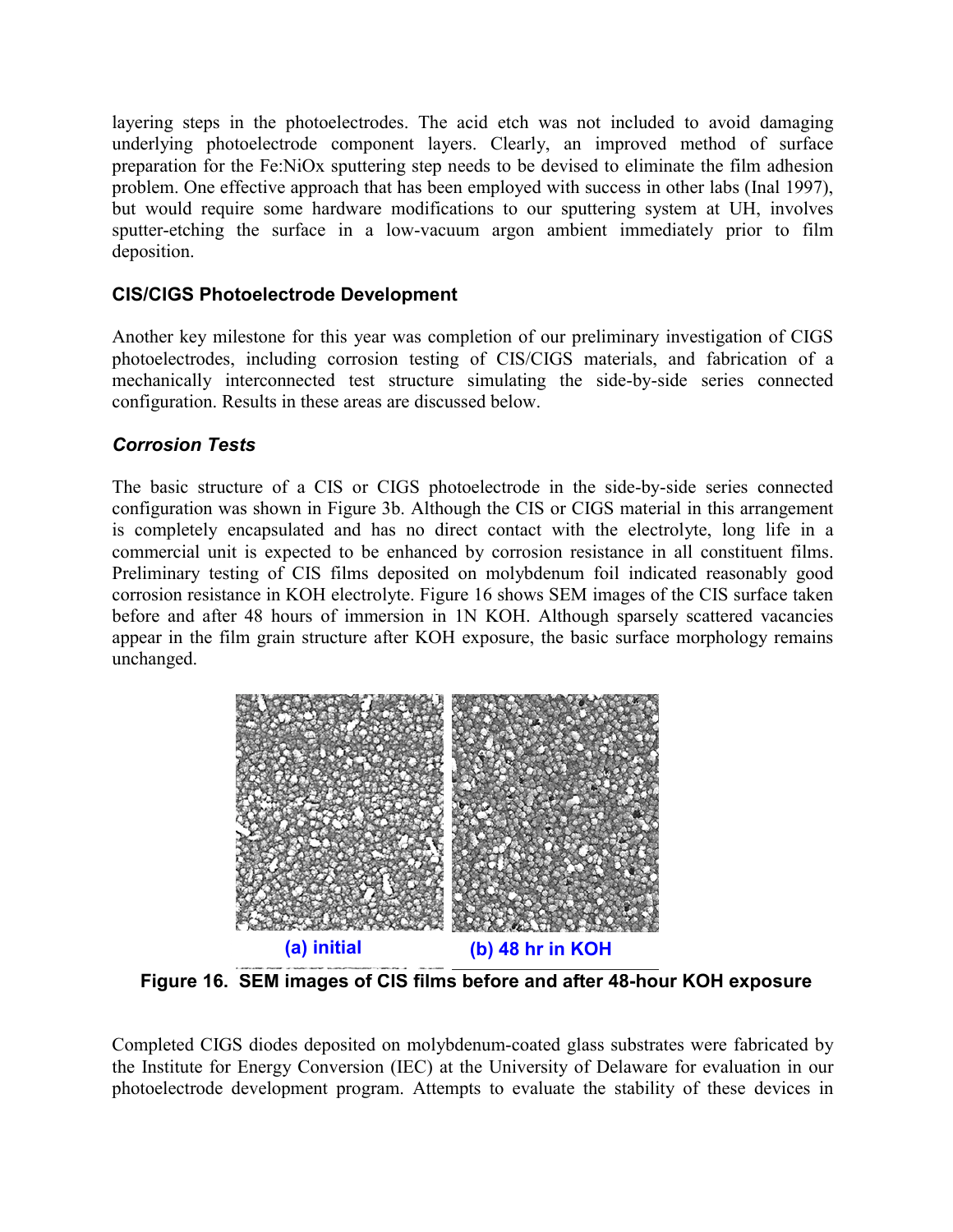KOH were hampered by tendencies of the films to separate from the substrates, an effect similar to that seen in the OER catalyst films in the a-Si photoelectrodes. The CIGS diodes tended to peel away from the substrates after several minutes immersed in 1N KOH, but did not appear to be dissolved. The substrate adhesion problem needs to be addressed before the corrosion resistance of the diodes can be properly evaluated.

## *Photoelectrode Fabrication*

The integrated multijunction CIGS photoelectrode in the side-by-side configuration of Figure 3b is clearly more complex than the corresponding monolithic structure in Figure 3a for the a-Si devices. Despite the complexity, industrial processes have been developed for production of similar structures for PV modules (Gay 1998). A commercially available PV module produced by Siemans Solar Industries that is so configured is shown in Figure 17.



**Figure 17. PV module with side-by-side CIS cells**

Since the techniques for side-by-side cell fabrication are currently beyond the scope of our laboratory capabilities at UH, our initial attempts to explore the CIGS photoelectrode used mechanically interconnected CIGS devices as shown in Figure 18.



**Figure 18. Mechanically stacked configuration for CIGS test photoelectrode**

CIGS diodes with as-deposited PV efficiencies of 13% and open-circuit voltages of 0.6 V were deposited onto 1" square molybdenum foil substrates by the IEC in Delaware. These samples were cut and stacked along with NiMo and Fe:NiOx coated nickel foil pieces in the configuration shown in Figure 18. Conductive epoxy was used to interconnect front-to-back of successive layers, and the EP39-2 polymer was used as the transparent encapsulant over the photoactive region. The resulting test device is pictured in Figure 19.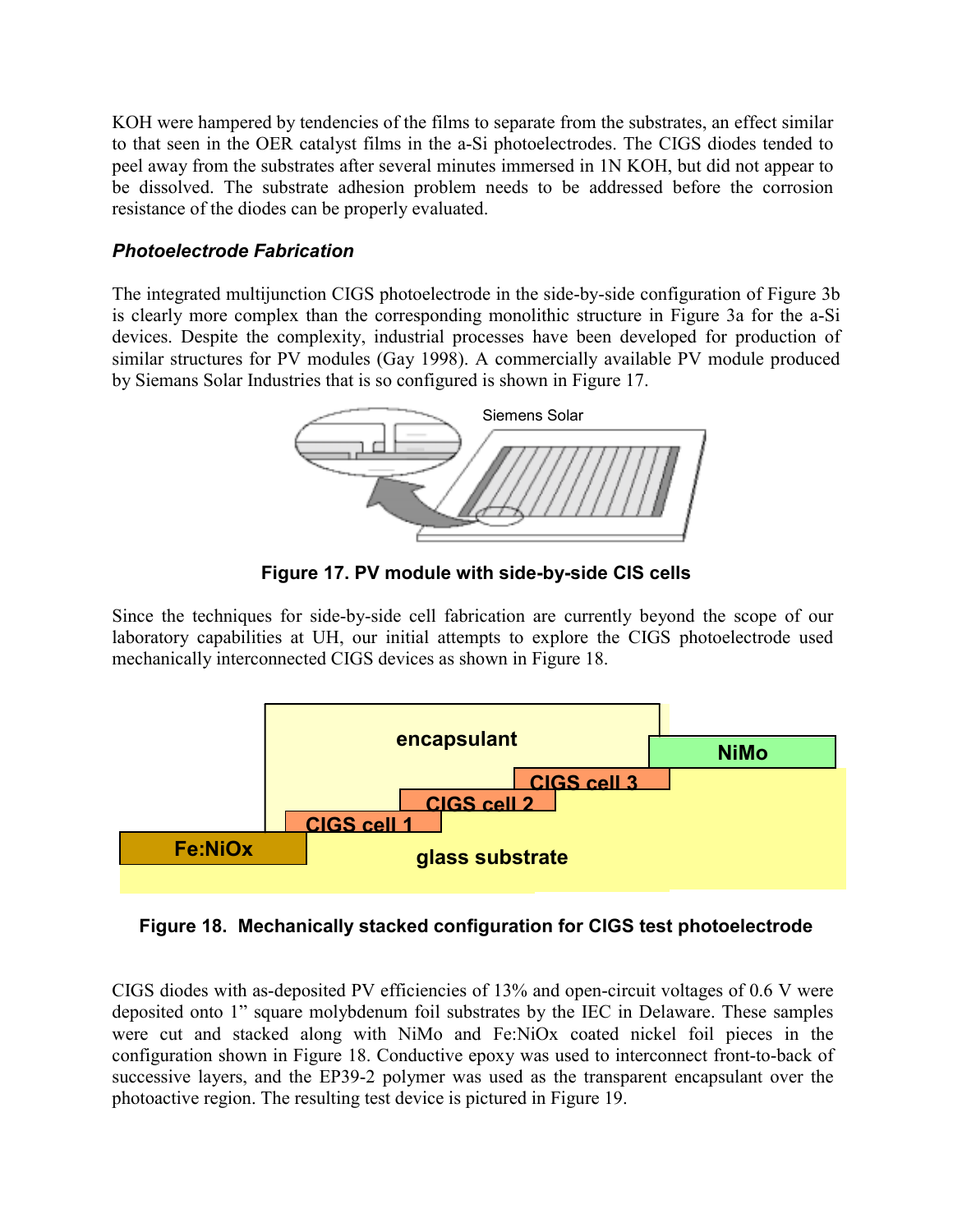

**Figure 19. Mechanically stacked CIGS test device**

Prior to testing in KOH, the assembled CIGS device was tested for PV properties under sunlight. It was found that the expected open-circuit voltage of 1.8 V for the triple-junction had been reduced to below 0.9 V after photoelectrode assembly. Further investigation revealed that the process of mechanically cutting the devices degraded the open-circuit voltages by about a factor of 2, consistent with the observed result in the triple-junction. Since the voltage had dropped below the levels necessary for water-splitting, the device was not tested as a photoelectrode. Alternate methods of fabricating CIGS photoelectrode test devices that do not compromise the CIGS diodes are being explored.

# **Advanced Photoelectrode Designs**

A third key milestone this year was the conceptual design development for the hybrid solidstate/PEC photoelectrode shown in Figure 4. This design was motivated both by recent advances in semiconductor materials (such as dye-sensitized  $TiO<sub>2</sub>$  and  $WO<sub>3</sub>$ ) for photoelectrochemical applications (Graetzel 2000; Swiss Federal Institute of Technology 1996), and by our models. In the high-efficiency, triple-junction, amorphous silicon solar cells deposited by the University of Toledo for our photoelectrode research this year, the top "nip" junction was designed to absorb most strongly in the 350-500 nm range, as was shown in the quantum efficiency curves in Figure 8. In principle, this top cell could be replaced by a PEC junction with strong absorption in a similar range to form a water-splitting photoelectrode for hydrogen production. As was shown in Figure 4, this hybrid photoelectrode could be fabricated on SS with the back surface catalyzed for the hydrogen evolution reaction (HER), and the front surface deposited with a doublejunction "nipnip" topped with an ITO/photoactive-semiconductor layer. The semiconductor top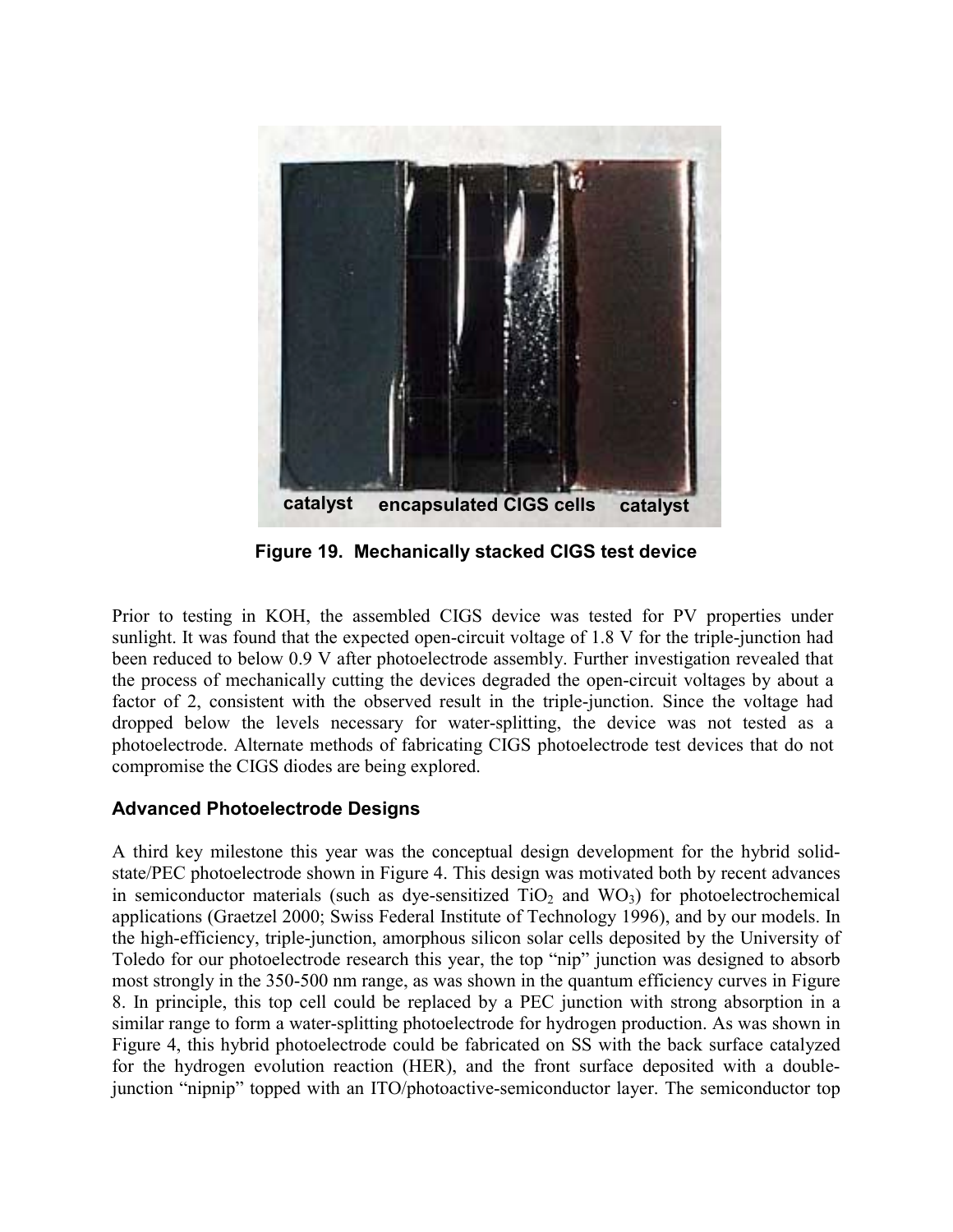layer forms a PEC junction in electrolyte, and must have appropriate conduction band alignment for the oxygen evolution reaction (OER). In addition, the PEC junction must be strongly absorbing in the 350-500 nm region for current matching to the underlying solid-state junctions. Research advances in dye-sensitized  $TiO<sub>2</sub>$  and tungsten trioxide (WO<sub>3</sub>) indicate that these may be suitable candidate materials for the hybrid photoelectrode. For example, Figure 20 shows the quantum efficiencies of TiO<sub>2</sub> PEC junctions as a function of sensitizing dye (Swiss Federal Institute of Technology 1996). The junction sensitized with the  $RuL<sub>3</sub>$  dye exhibits peak absorption near 500 nm, consistent with the requirements for the hybrid photoelectrode.



Figure 20. Quantum efficiencies of dye-sensitized TiO<sub>2</sub> PEC junctions

Important issues in development of the hybrid photoelectrode design include the voltage and current-matching requirements in the solid-state and electrochemical junctions. Once updated with material properties of the  $TiO<sub>2</sub>/WO<sub>3</sub>$ , our integrated models incorporating electrical, electrochemical, and optical analyses will be a powerful tool in this development effort. Material optimization and electrolyte selection for stable and efficient PEC interfaces are also critical to the hybrid photoelectrode design.

#### **Summary**

This year, we made significant progress in three areas of research: 1) the optimization of constituent films for integrated multijunction photoelectrodes based on amorphous silicon and CIGS semiconductors; 2) the fabrication of test devices for the a-Si and CIGS integrated photoelectrode configurations; and 3) the design of a hybrid solid-state/PEC photoelectrode design.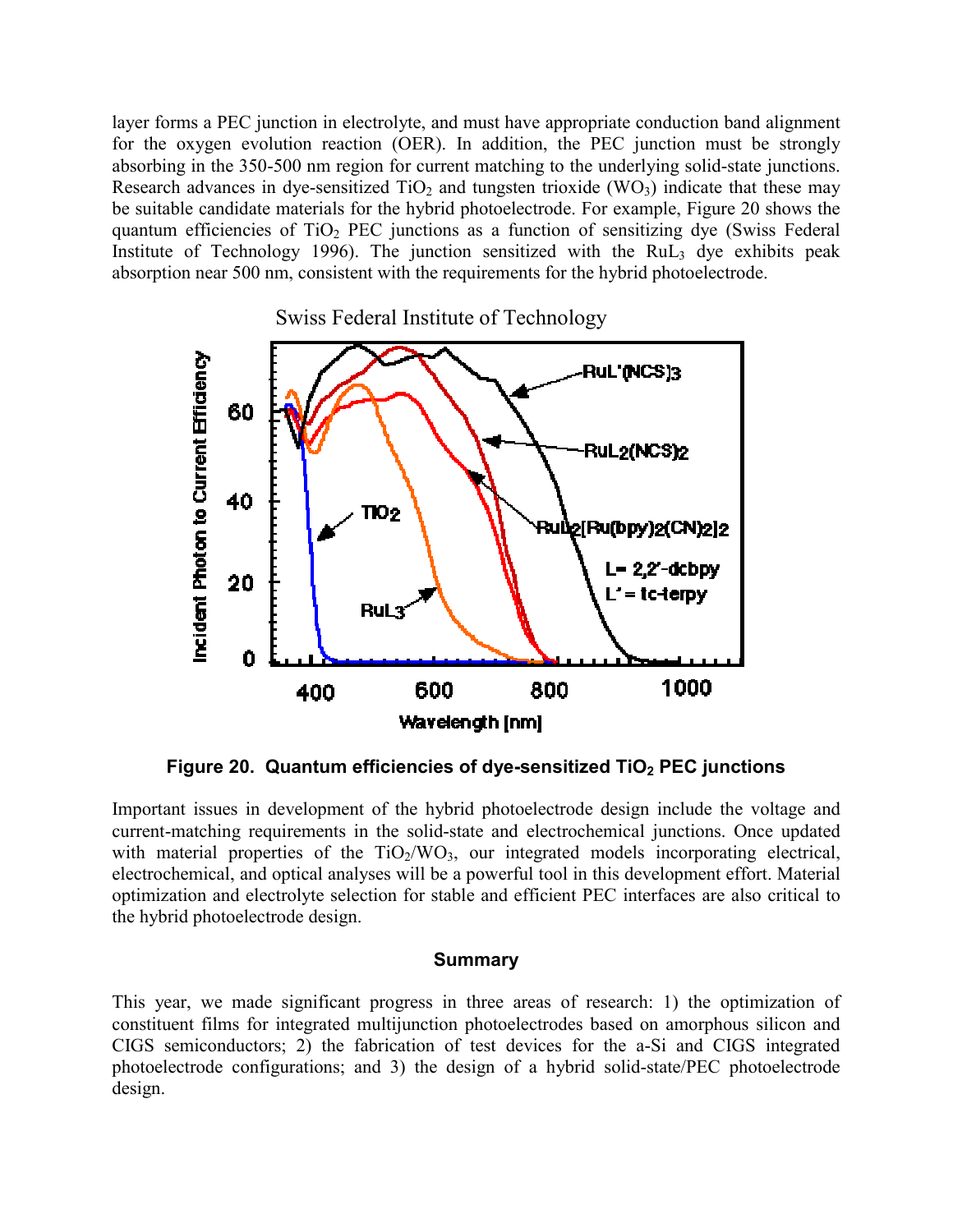Progress in materials optimization was made on several fronts. High-efficiency a-Si triplejunction devices (12.7%) were successfully deposited by the University of Toledo on stainless steel foil precoated with HER catalysts. CIGS devices with efficiencies exceeding 13% were deposited by the IEC, University of Delaware, on molybdenum foil, also compatible with photoelectrode designs. At UH, high-activity NiMo and Fe:NiOx film catalysts were developed to maximize solar-to-hydrogen efficiencies in the photoelectrode configurations. Indium-tinoxide (ITO) used as transparent contact films in all designs was further optimized for corrosion resistance. Several candidate materials for photoelectrode encapsulation were evaluated for transparency, adhesion, and chemical stability, with the EP39-2 polymer adhesive demonstrating the best overall performance.

Using results from the material optimization effort, proof-of-concept test devices were fabricated for both a-Si and CIGS integrated multijunction photoelectrodes. Test devices for the amorphous silicon, monolithically stacked, integrated photoelectrode incorporated the high-efficiency a-Si material from Toledo, and test devices for the CIGS side-by-side integrated photoelectrode used the high-efficiency CIGS material from Delaware.

Unfortunately, there was limited success in test results using the integrated photoelectrodes. Although 6% to 8% solar-to-hydrogen efficiencies were expected for the a-Si photoelectrodes, the peak efficiency measured in outdoor tests was only 2.5%. We attribute the difference to severe degradation in the triple-junction a-Si PV cells as a result of handling and further processing steps for photoelectrode fabrication. Fe:NiOx film separation from the underlying layers was also observed in about half the a-Si photoelectrodes tested. We attribute this problem to inadequate cleaning between processing steps. As with the a-Si test devices, manual cutting of the CIGS diodes deposited on molybdenum foil also resulted in severe degradation in PV performance. In the CIGS photoelectrodes, the open-circuit diode voltages were reduced below the point where water-splitting is possible. Alternative methods for forming the side-by-side junctions for successful demonstration of the CIGS photoelectrode concept are being investigated.

Based on reported advances in photoactive semiconductor materials, we applied our integrated electronic/optical/electrochemical models in developing the conceptual design for a hybrid solidstate/PEC photoelectrode. The initial design incorporates a double-junction a-Si solid-state device coated with a thick protective transparent material such as dye-sensitized  $TiO<sub>2</sub>$  or WO<sub>3</sub>, which also forms a third junction, an electrochemical junction with the electrolyte. With proper design of voltage and current characteristics, the hybrid triple-junction is expected to split water with good efficiency and improved stability.

#### **Conclusions and Plans**

As a result of this year's work, we have arrived at some fundamental conclusions regarding the relative advantages and disadvantages of the various integrated photoelectrode configurations under consideration. Based on these conclusions, we have reprioritized our efforts and formulated specific plans for future work, emphasizing the CIGS side-by-side configuration and the hybrid configuration.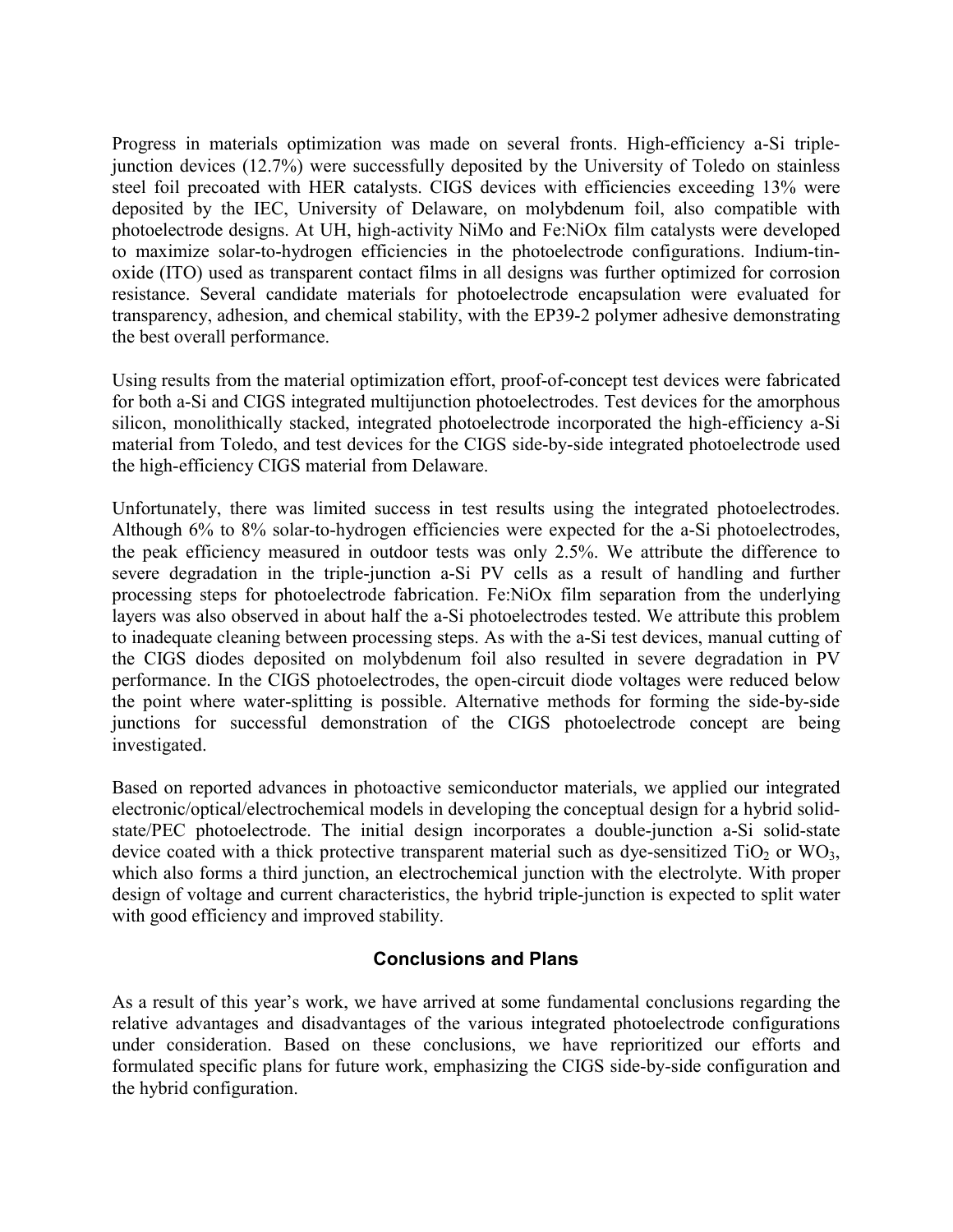The integrated solid-state, triple-junction photoelectrode designs, either with amorphous silicon or CIGS, offer promising efficiency and stability, but there are also inherent disadvantages. First, electronic losses due to the lateral collection of current through the front-surface ITO are inevitable. Second, the lateral design with separated photoactive and catalyzed areas on the front surface complicates commercial-scale manufacture and increases the potential for long-term degradation along material seams exposed to electrolyte. In the a-Si version, an additional loss term is the high effective OER overpotential due to the limited Fe:NiOx area on the front surface. The integrated triple-junction a-Si photoelectrode, using state-of-the-art a-Si processing to obtain PV efficiencies around 13%, is expected to split water with solar-to-hydrogen efficiencies between 6% and 8%, based on integrated models including all losses.

On the other hand, CIGS diodes using state-of-the-art processing can have PV efficiencies exceeding 18% (Tuttle et al. 1995). In addition, the catalyst at the front surface is the HER catalyst, which, although still limited by area, has inherently lower overpotential. Solar-tohydrogen efficiencies exceeding 10% are readily achievable using the CIGS devices. There are added complexities in the fabrication of the side-by-side CIGS photoelectrodes, which require further development. However, large-scale manufacturing processes for such a configuration are already in place in the PV industry (Gay 1998). The disadvantages in complexity are outweighed by the potential for higher efficiency in the integrated CIGS photoelectrodes. We have therefore decided to emphasize development of these devices over the triple-junction a-Si counterparts.

The advanced hybrid photoelectrode offers advantages over both the a-Si and CIGS solid-state designs. The lateral current collection loss is eliminated, the front surface overpotential loss is reduced, and the geometry is greatly simplified, easing fabrication. In addition, greater long-term stability is expected, a result of the thick uniform outer layer of  $TiO<sub>2</sub>$  or WO<sub>3</sub>. The simplified fabrication and inherently low cost of the oxide junction could significantly lower system cost. We have therefore concluded that the primary emphasis needs to be placed on developing the hybrid photoelectrode design to take advantage of the inherent benefits.

Based on our conclusions, we propose the following plan for future work in photoelectrode development:

- 1) Triple-junction amorphous silicon integrated photoelectrodes:
	- Complete testing of photoelectrodes in process for publication.
- 2) Triple-junction CIGS integrated photoelectrodes:
	- Continue development and optimization of the side-by-side design.
	- Identify potential partners to produce side-by-side CIGS test structures.
	- Fabricate and test photoelectrodes based on industry partner's structures.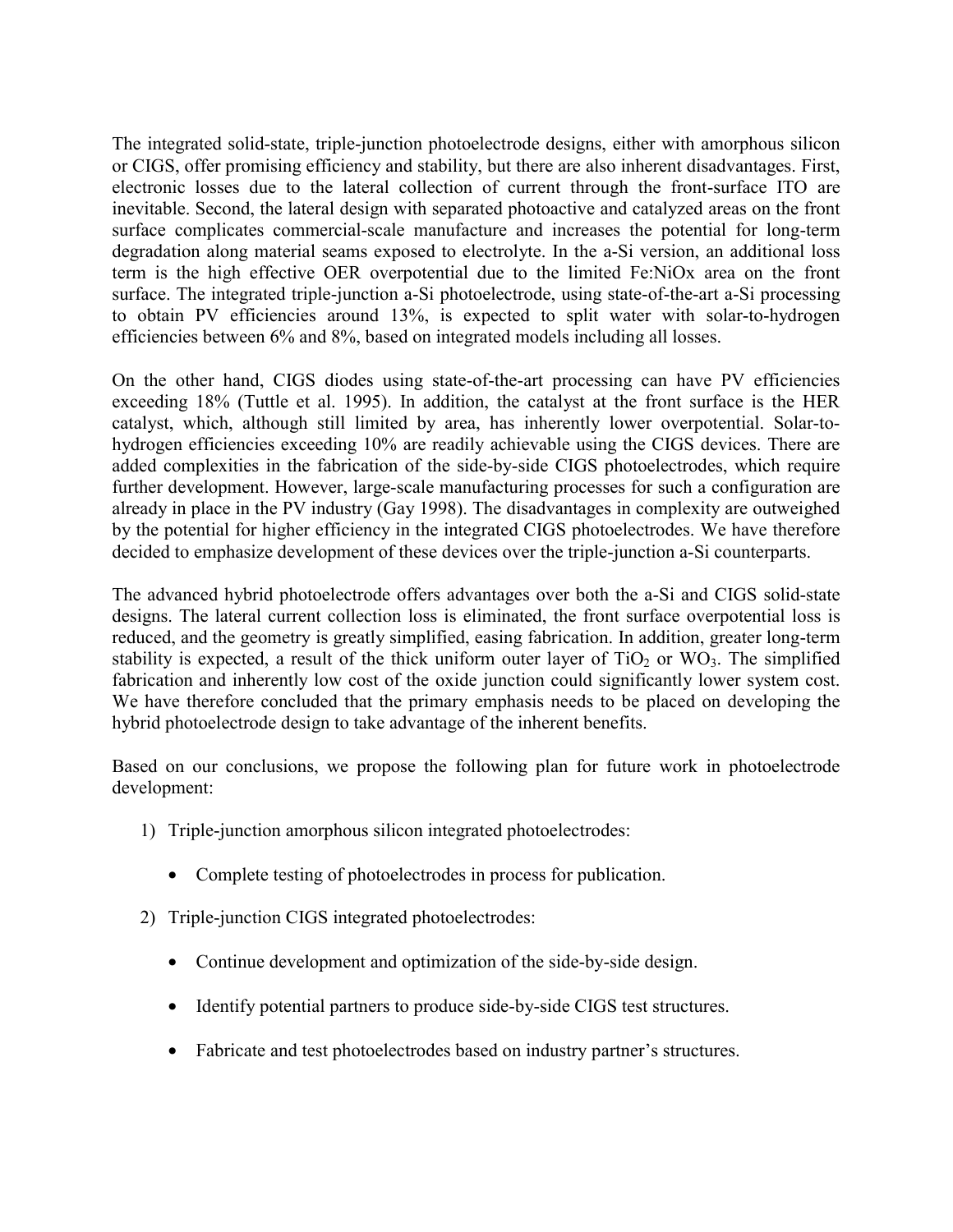- 3) Hybrid solid-state/PEC photoelectrodes:
	- Establish partnerships with research organizations developing dye-sensitized  $TiO<sub>2</sub>$  and WO<sub>3</sub> for photoelectrochemical applications.
	- Obtain current optical and electrochemical data for sensitized  $TiO<sub>2</sub>$  and WO<sub>3</sub>.
	- Adapt integrated model to design hybrid systems with optimized efficiencies.
	- Fabricate test devices using a-Si solid-state double-junction and a dyesensitized  $TiO<sub>2</sub>$  or WO<sub>3</sub> PEC junction (with ITO interconnect layer).

We plan to continue our cooperative partnerships with the University of Toledo and the IEC of the University of Delaware to obtain high-efficiency a-Si and CIGS devices. Additional partnerships will be sought in both academia and industry for the fabrication of side-by-side CIGS junctions, and for the development of sensitized  $TiO<sub>2</sub>$  and WO<sub>3</sub>. Through participation this year in the 2000 IEA meeting of Annex 14 on Photoelectrochemical Hydrogen Production, we have already established important contacts with members of the Swiss-Federal Institute of Technology and with the Centro de Investigacion en Energia in Mexico.

#### **Acknowledgments**

We wish to thank the U.S. Department of Energy for support of this work under Grant DE-FG04-94AL85804. We also thank Xunming Deng of the University of Toledo for fabrication of amorphous silicon samples, and Bill Shafarman of the Institute for Energy Conversion at the University of Delaware for fabrication of CIGS samples.

#### **References**

Chin, G. P. 2000. "Characterization and Optimization of Indium-Tin-Oxide (ITO) for Hydrogen Photoelectrodes." University of Hawaii Master's Thesis in Electrical Engineering.

Gay, R. R. 1998. "Status and Prospects for CIS-Based Photovoltaics." Siemens Solar Industries White Paper <[http://www.siemenssolar.com/cis.pdf>](http://www.siemenssolar.com/cis.pdf).

Graetzel, M. 1999. "The Artificial Leaf, Bio-Mimetic Photocatalysis." *Catech*, 3(1):4-16.

Inal, O. 1997. "Plasma-Assisted Processing of Materials." In *Proceedings of Ninth International Metallurgy and Materials Congress*, 377-382, Istanbul, Turkey.

Miller, E. L., and R. E. Rocheleau. 1997. "Electrochemical Behavior of Reactively Sputtered Iron-doped Nickel Oxide.î *Journal of the Electrochemical Society*, 144(9):3072-3077.

Miller, E. L., and R. E. Rocheleau. 1997. "Electrochemical and Electrochromic Behavior of Reactively Sputtered Nickel Oxide.î *Journal of the Electrochemical Society*, 144(6):1995-2003.